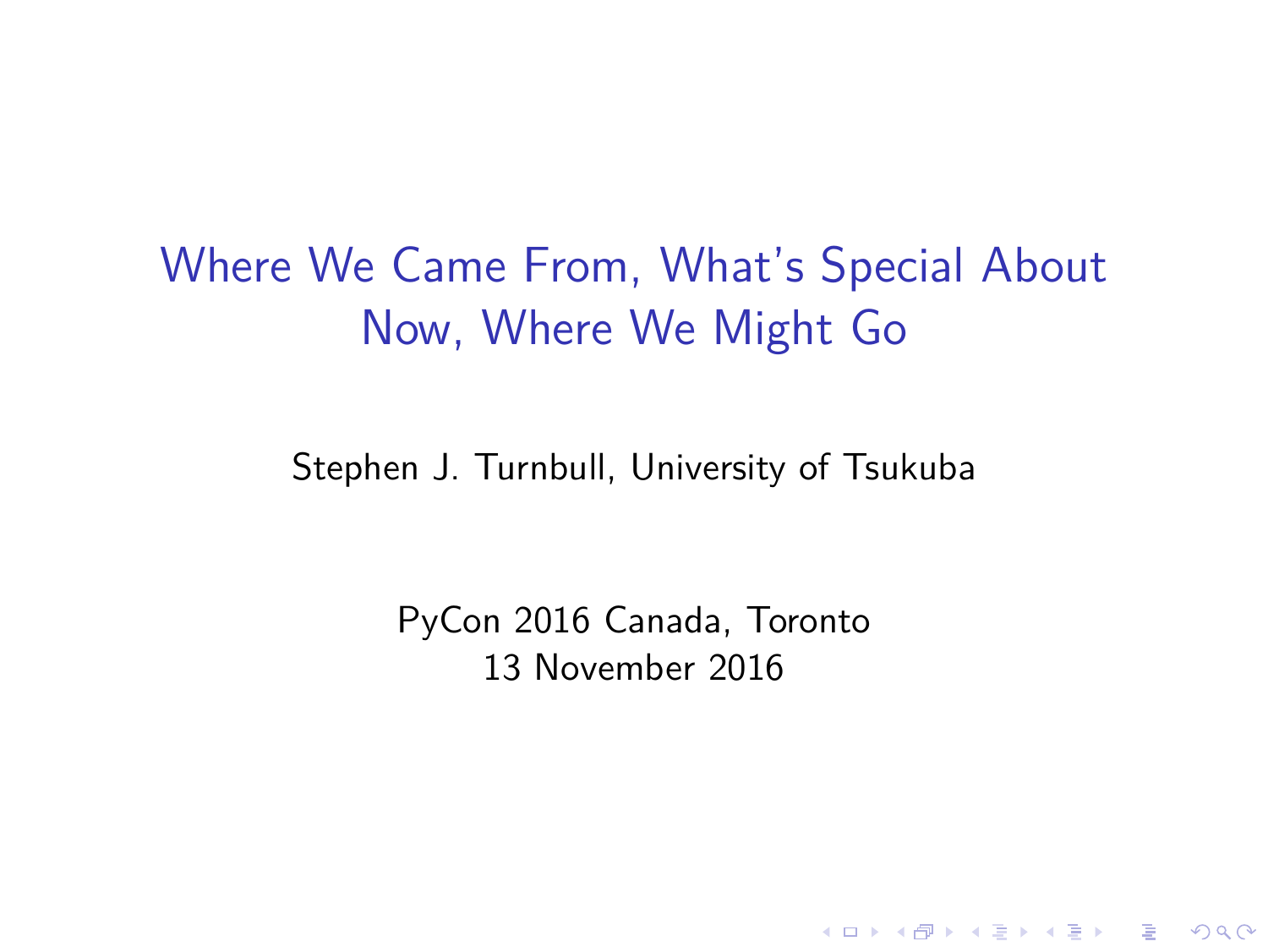# First, Who Is This For?

- ▶ This isn't for developers **using** Python
- ▶ It's for developers who **develop** Python
- ▶ Especially those who might want to **start** developing Python
- ▶ Maybe intermediate and experts might not have thought about it this way before and **find it useful** (*e.g.*, in managing own projects)
- ▶ And if you already know it all, tell me **something I missed** afterward!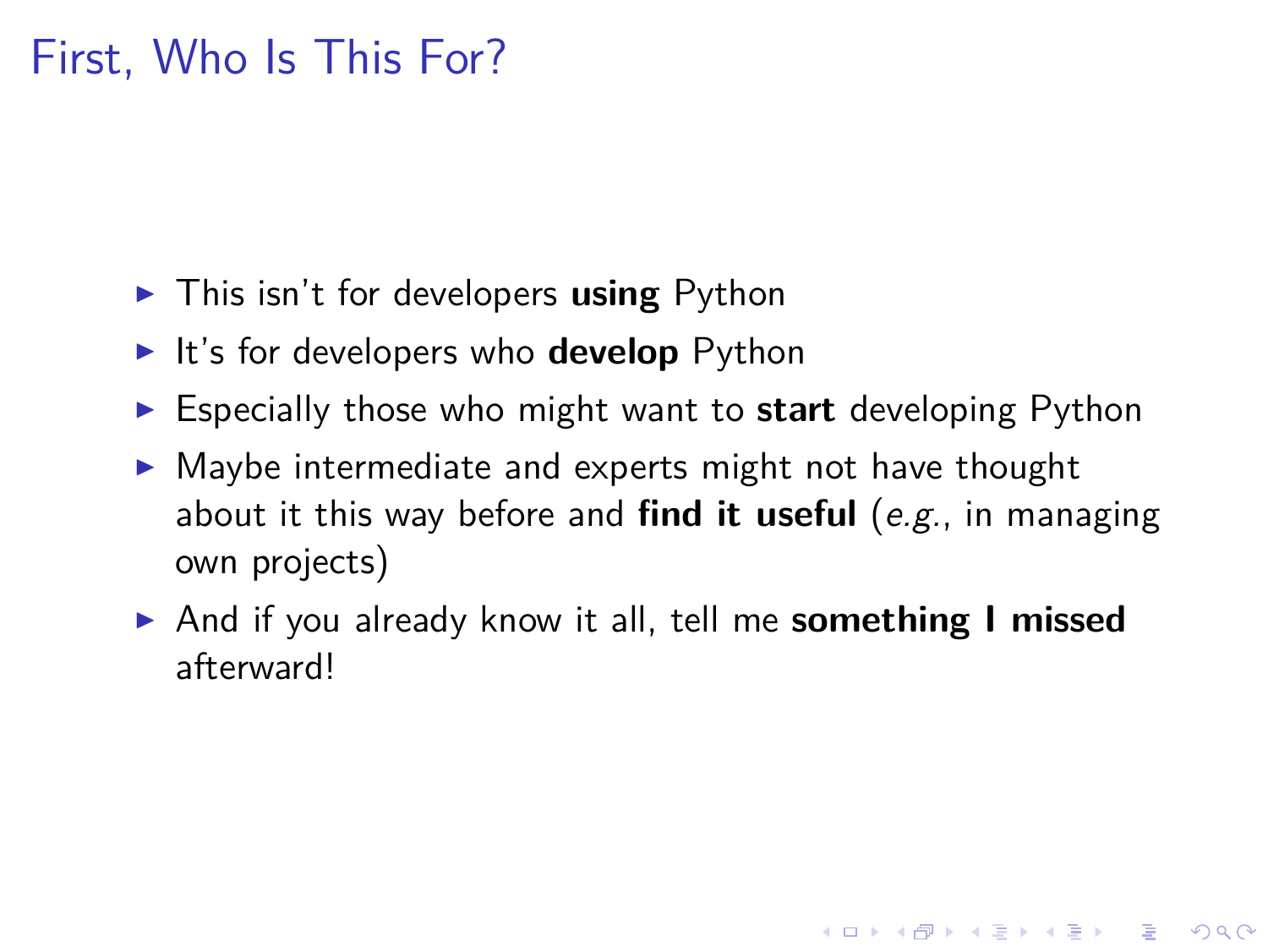# Next, A Word For My Sponsors

- ▶ Part of a project studying the potential of open source development methodology and project governance in the Japanese software development industry.
- ▶ I gratefully acknowledges the support of the Japanese Ministry of Education, Culture, Science, and Technology "Kaken" grants-in-aid #23530267 and #26380287.
- $\triangleright$  After a decade of trying, the proposal was finally accepted and then renewed. I'm not sure what that means.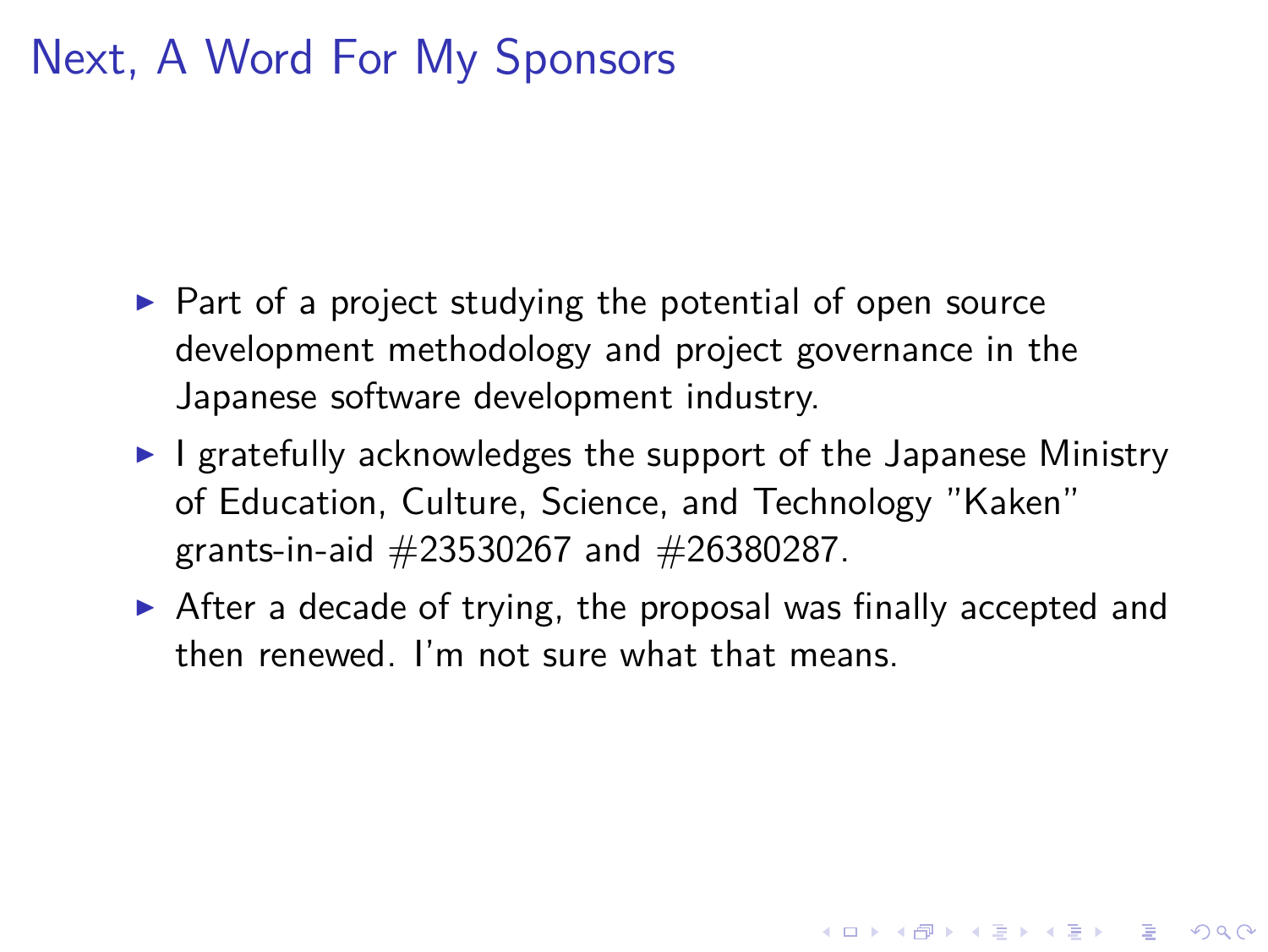### Who am I?

- $\triangleright$  Social scientist (economist) = University prof = part of the problem
- ▶ Subfield: information, incentives, and strategic behavior in organizations
- ▶ Based on a funded study of Python development practices
- ▶ Python developer wannabe since PEP 263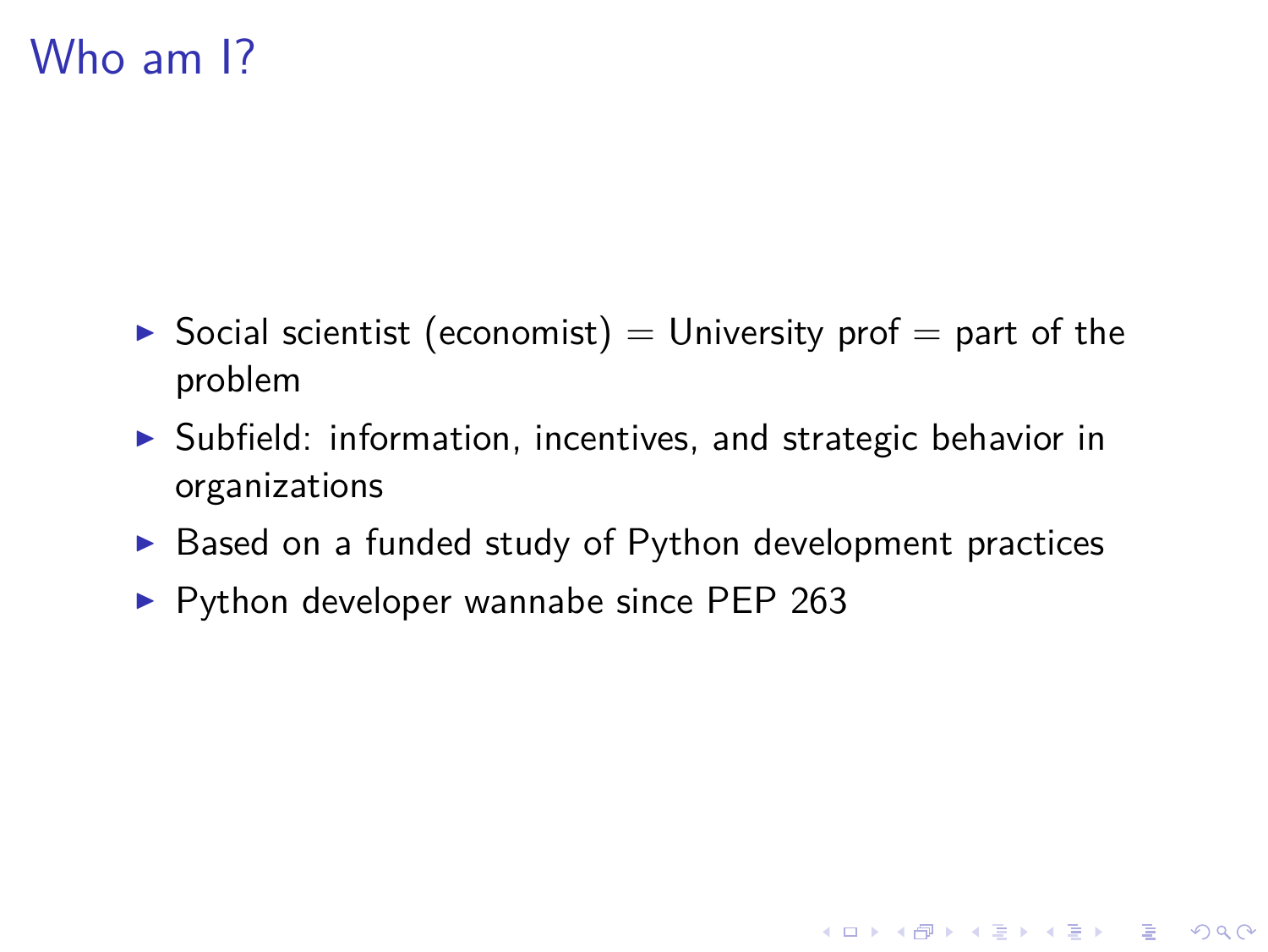# Why Me?

- ▶ Participation (peripheral) in Python development more than a decade
- ▶ I have talked extensively with several core developers
- ▶ Disclaimer: I do not claim comprehensive knowledge of FOSS practices or Python internals
- ▶ Disclaimer: I teach at Matz's alma mater (the University of Tsukuba in Japan)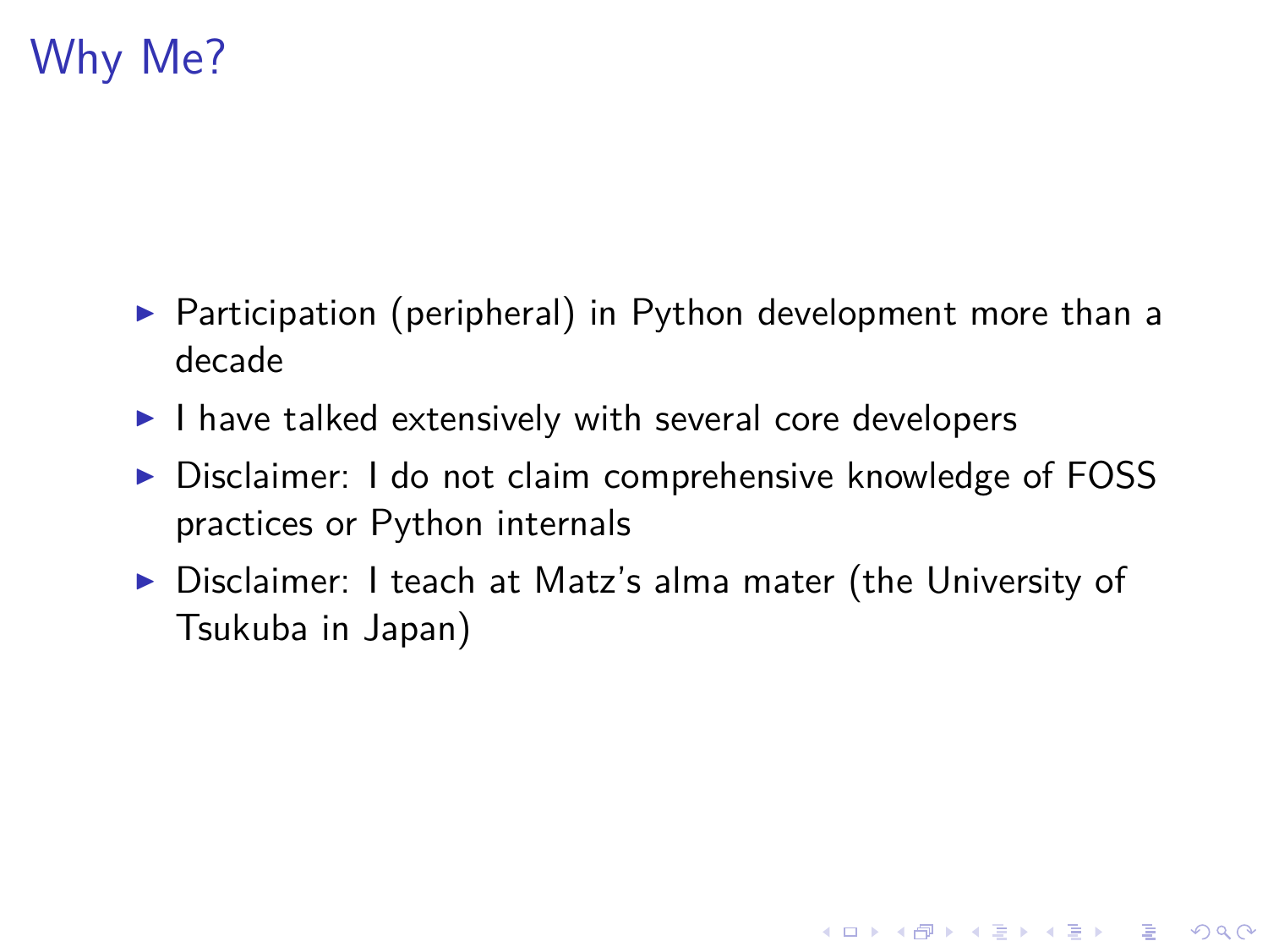#### **Excuses**

- ▶ OK, so I'm not real happy with my presentation preparation.
- ▶ First, in October I broke 7 ribs. The energy drain of just healing I wouldn't have believed until I experienced it.
- ▶ Then, Raymond Hettinger's keynote seriously overlapped about 40% of presentation.
- ▶ OK, I finished reorganizing at 8:30 this morning. Then Safia Abdalla stole about 30% of my thunder.
- ▶ Found new things to say by 11:30. Then Greg Wilson made it plain that as an untrained PhD-toting University professor I'm just not qualified to be here.
- ▶ I'm honored to be upstaged by these people, but *really*, 3 times in less than 24 hours!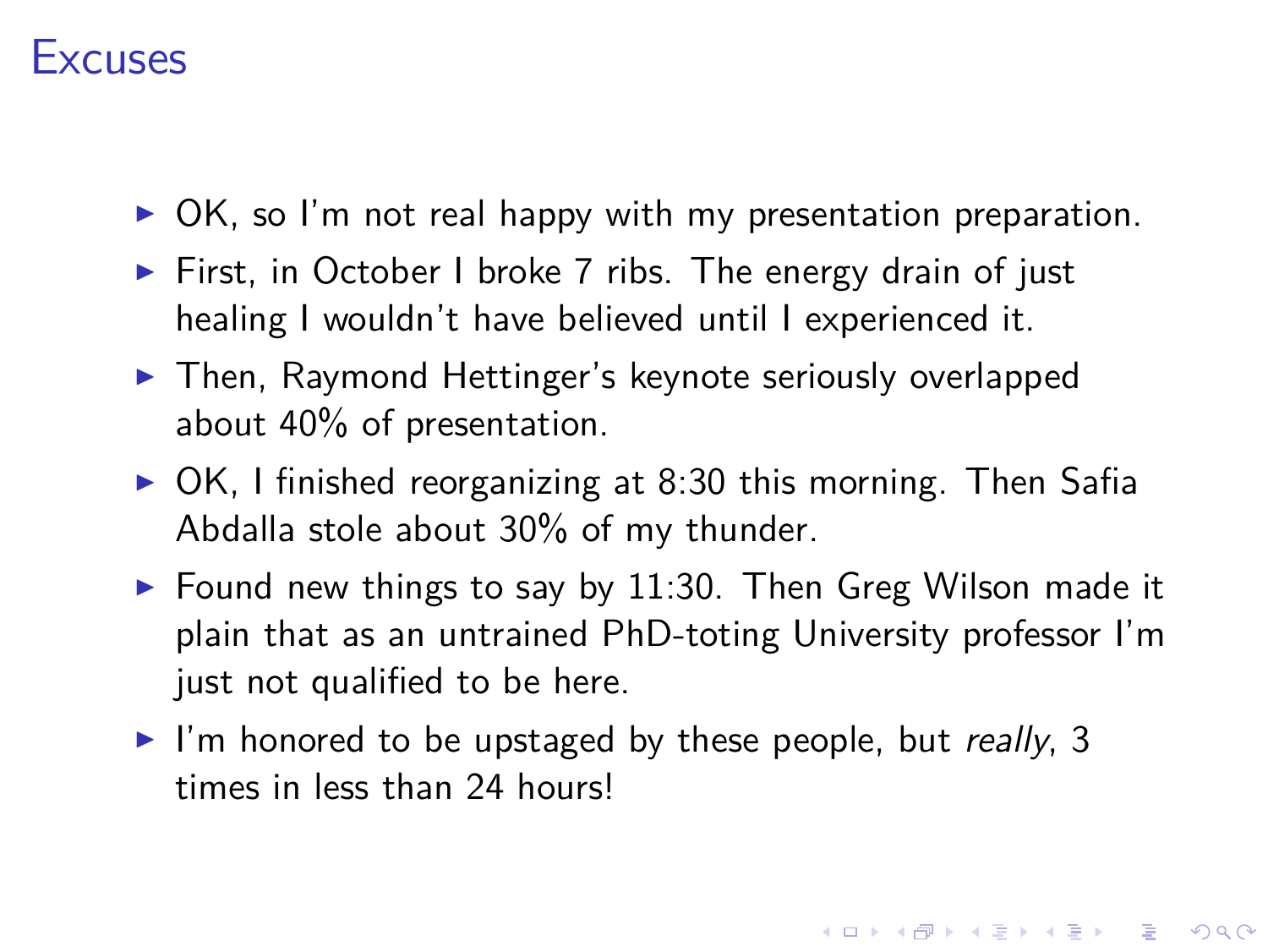### What This Talk is About

- ▶ Yesterday, Raymond told you *what* core developers do. They **review**.
	- ▶ To become a "senior" core developer, you need to convince other "senior" core developers that you're a good reviewer.
- ▶ Today I want to talk about the **process** and **community** that reviewing is embedded in.
	- ▶ Yes, that means *management* and *bureaucracy*.
- ▶ I want to show you that in Python, management and bureaucracy serve the project, not the other way around.
	- ▶ I have to disagree (genially) with Safia: there *are* **rockstars**.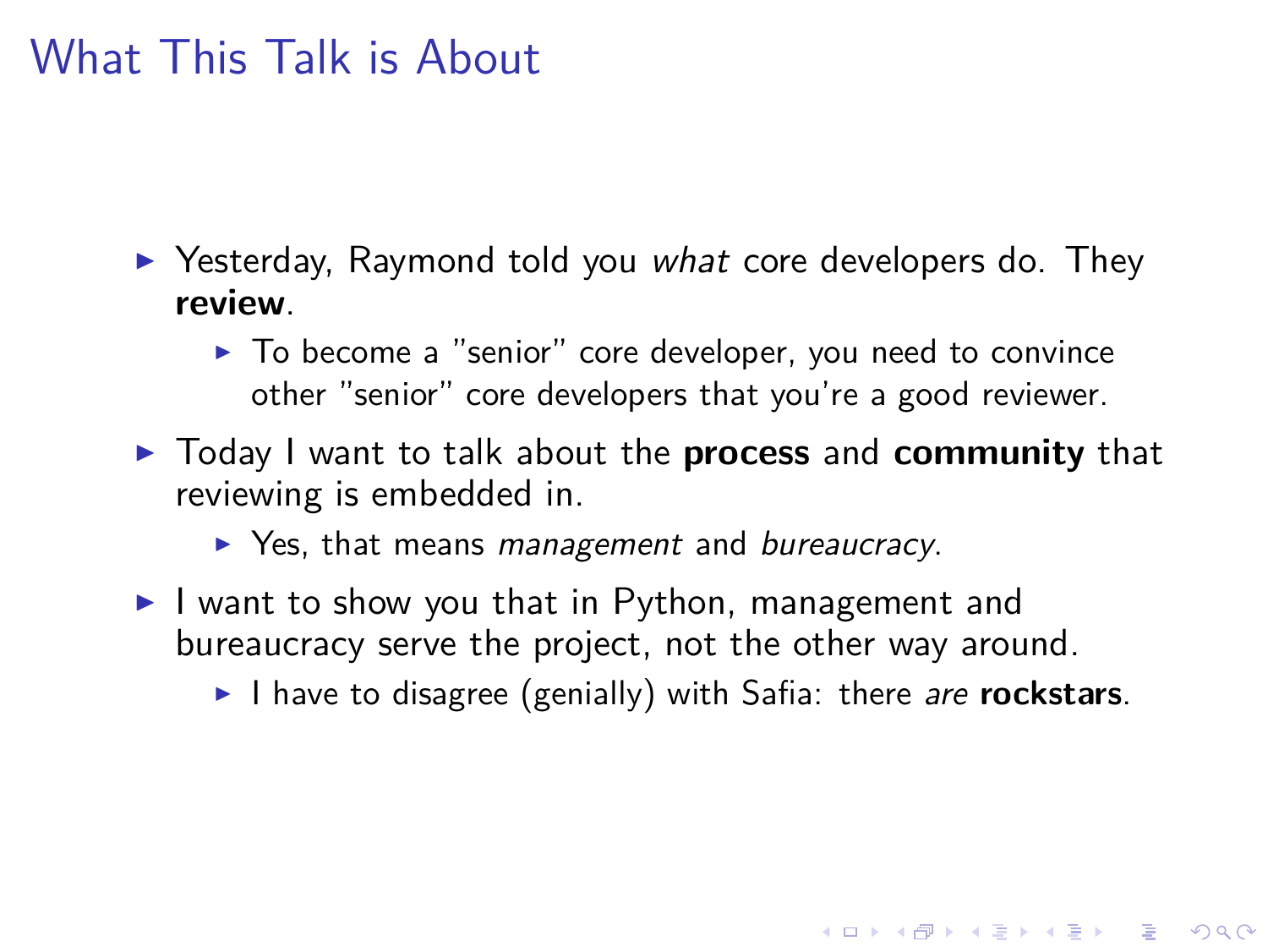#### Python Early History

- ▶ Guido van Rossum (aka GvR aka BDFL)
	- ▶ Wanted a reasonably performant language suitable for scripts, "real" programming, and education
- ▶ Start development in late 1980s, external release in early 1990s
- ▶ Sponsor history in license documentation
- ▶ Around 1999 ESR promoted his fetchmailconf (my personal interest in Python arose from his blog on that experience)
- ▶ Red Hat chose Python for many system utilities (remember 1.5.2?)
- $\blacktriangleright$  Added Unicode in 1.6 (2000/09)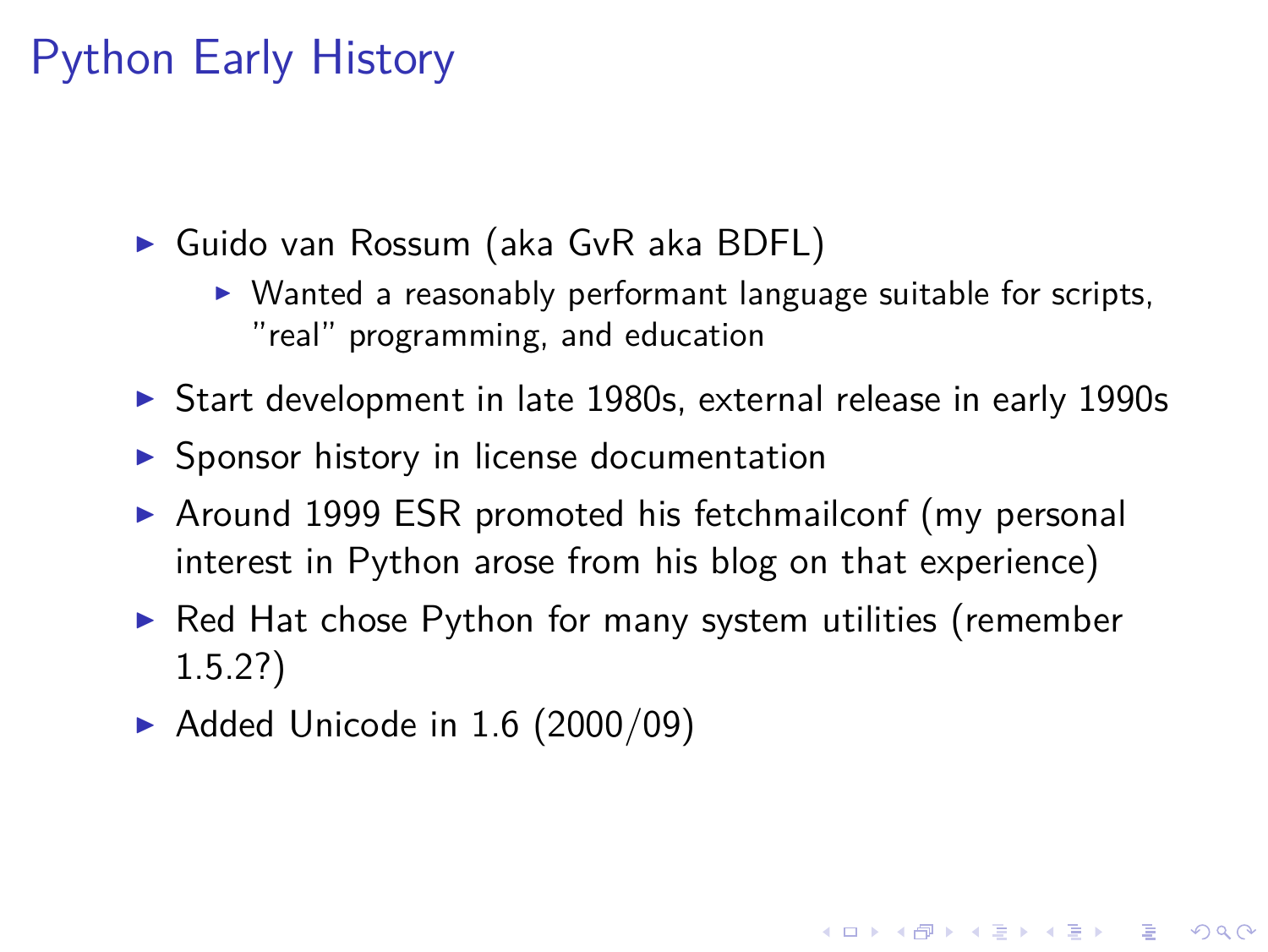#### Process in Language Development

- ▶ Python 1.6 was a "final report" on the work done with CNRI support
- ▶ After the bow to CNRI, the *first* thing announced for 2.0 was "New Development Process"—using SourceForge, opening the CVS tree, informal design of "rolling consensus", official designation of the BDFL, and PEPs; in explaining PEPs are two interesting statements:
	- $\triangleright$  writing patches is easier than design
	- ▶ design and review result in lengthy mailing list threads
	- (see https://docs.python.org/2/whatsnew/2.0.html).
- ▶ Then Unicode and list comprehensions (PEP 202), *etc.*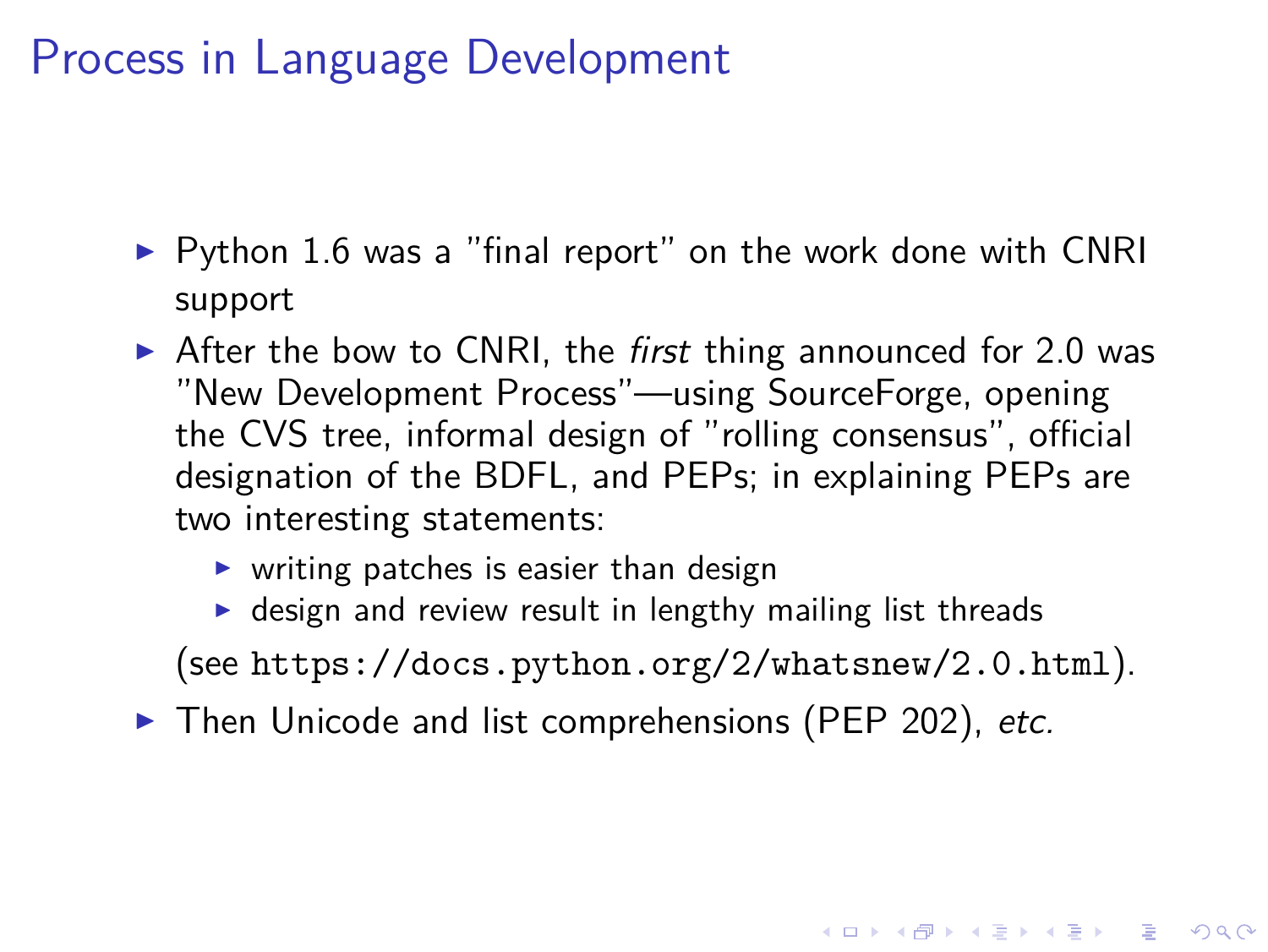#### Where I Came In

- ▶ Early Unicode support had a glaring flaw: Python source, *including strings and comments* had to be in ASCII, and use Unicode character literals to express everything else
	- ▶ **Aside**: Alex Martelli wrote an elegant and ardent post arguing that as a rule comments should still be in English
	- ▶ Nevertheless, there is a role for non-English comments. The need for non-English string content is obvious, however.
- $\blacktriangleright$  The answer: PEP 263 (2001/06/06, released in Python 2.3 on 2003/07/29); Barry Warsaw called me in to consult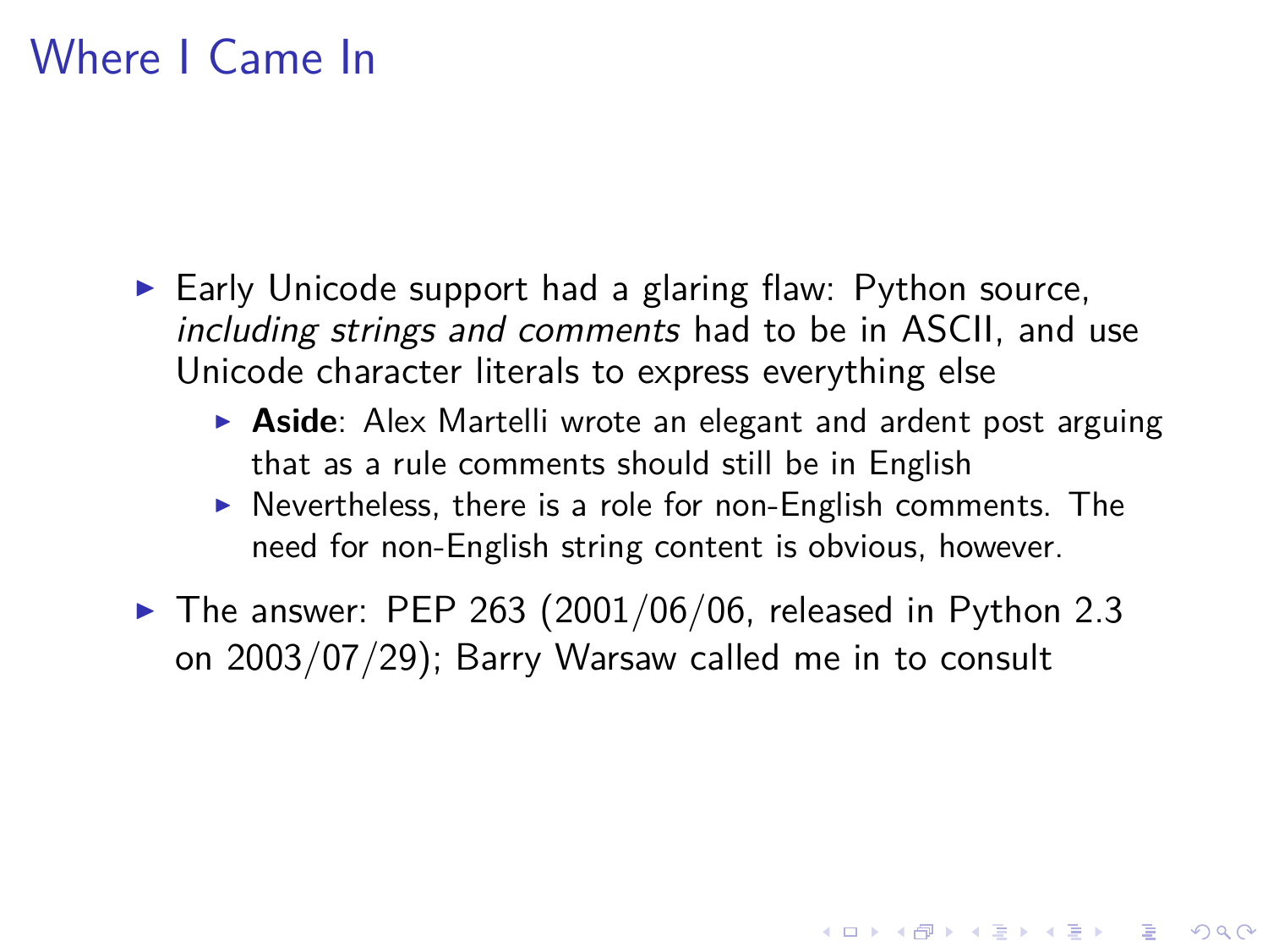# Values in Language Development

- ▶ Multimodal: object-oriented, functional, **imperative**
- ▶ Builtins preferred to syntax, modules preferred to builtins
- ▶ Backwards compatibility in syntax and stdlib APIs
	- $\blacktriangleright$  Dual maintenance of 2.x and 3.y was hugely expensive
- $\blacktriangleright$  Performance regressions acceptable in x.y.0 but should be ameliorated in x.y.1
- ▶ Style guides: Zen, PEP 7, PEP 8
- ▶ Raymond said more about this than I know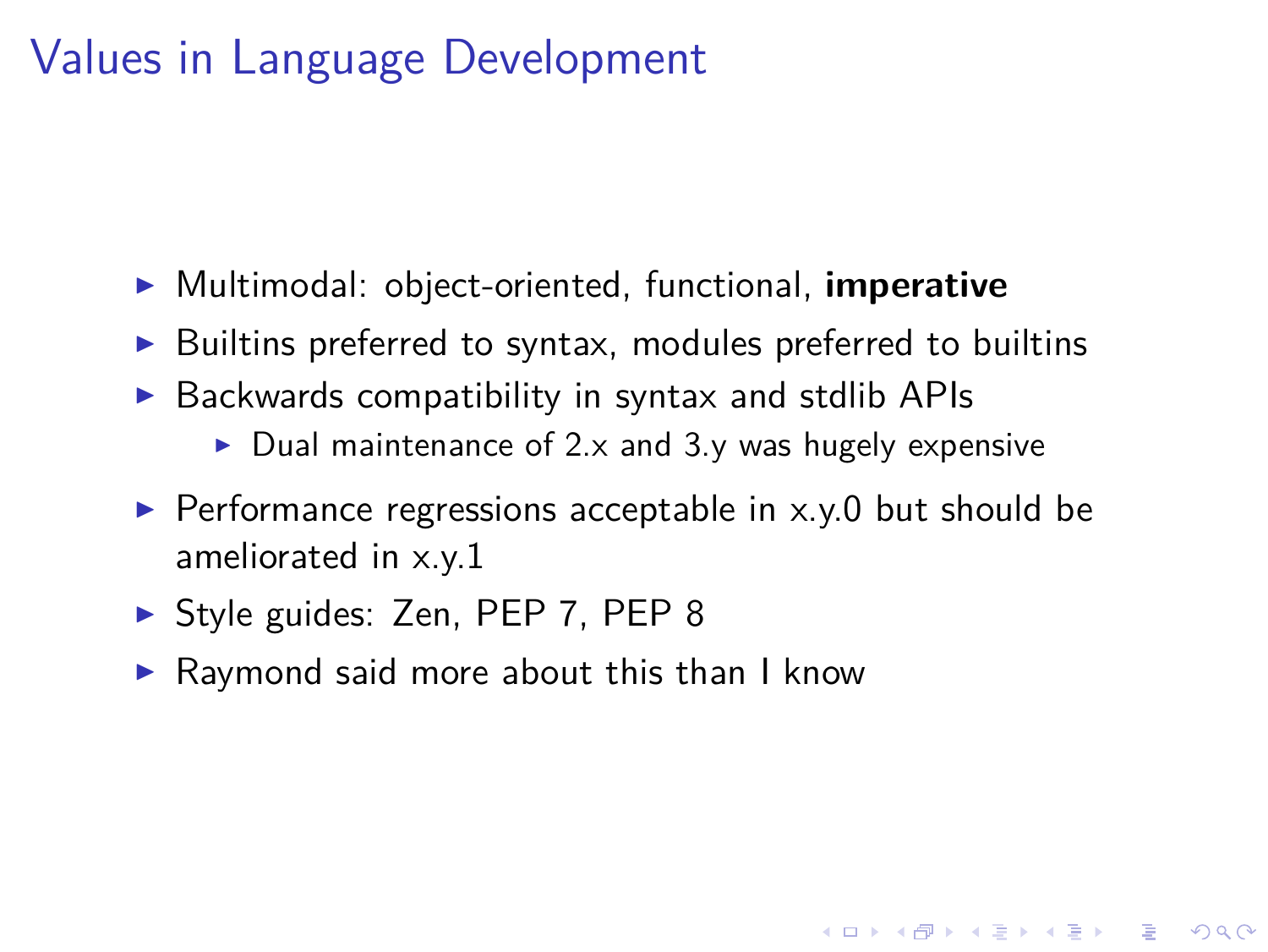### Software Processes

- ▶ Conway's Law: "organizations which design systems ... are constrained to produce designs which are copies of the communication structures of these organizations"
- ▶ You're in the Army, now!--IBM (Brooks "The Mythical Man-Month") and SEI
- ▶ Just open your source!—(Raymond "Many eyes" and the "Bazaar")
- ▶ Process, yes, but no straitjackets, please!—"Agile" methodologies
- ▶ and a legion of others.
- ▶ ESR and your visceral reaction to "SEI" notwithstanding, everybody acknowledges that "process" is needed nowadays.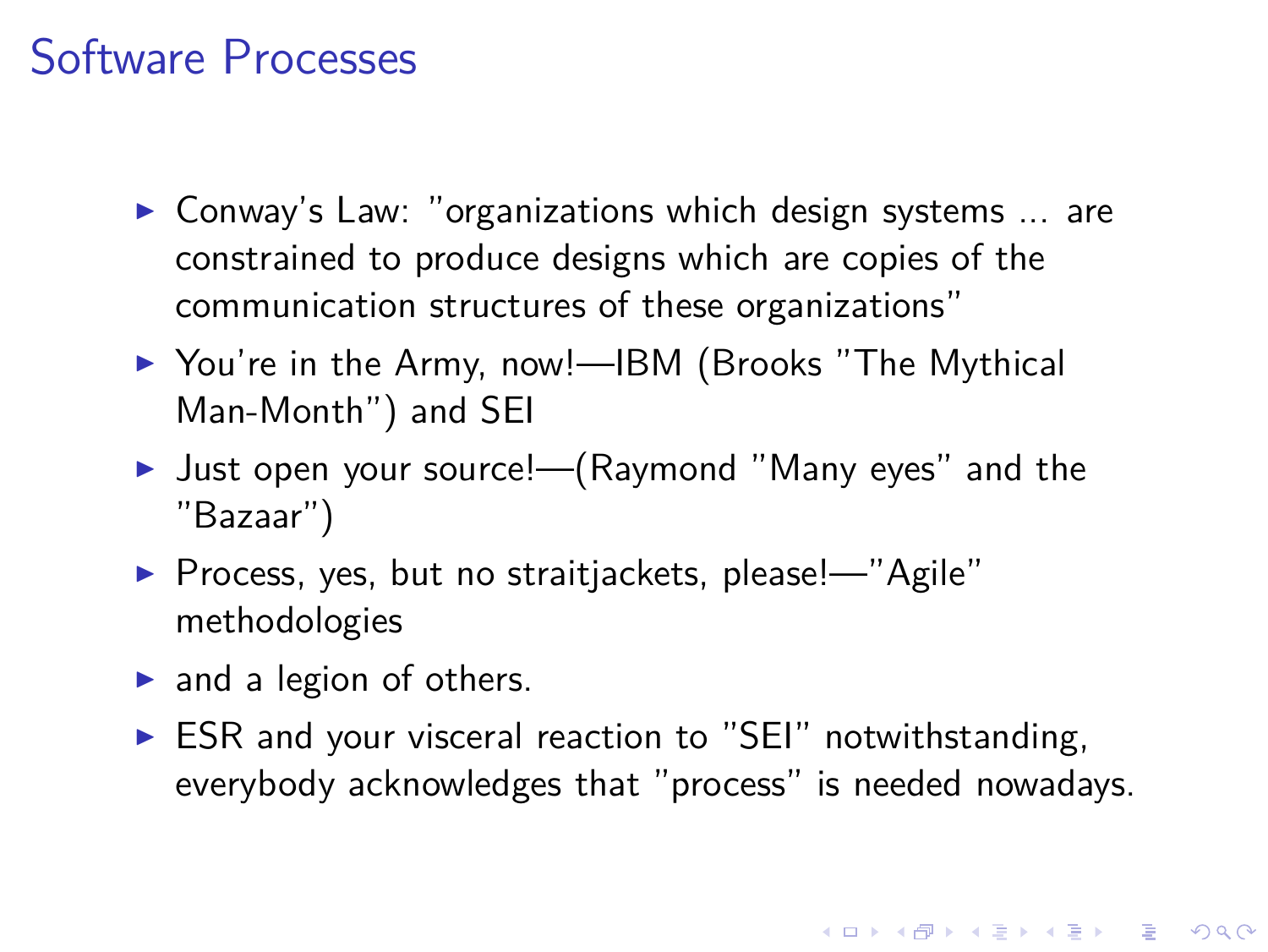### FOSS and Process

- ▶ "Process Lite": Less process! More product!
- ▶ Massively distributed development: every user a contributor
- ▶ Open development
	- ▶ Every user a "literary" critic of your code
		- ▶ Raymond's point: **you** are "every user": be critical of *our* code
	- ▶ Reusability (designed-in modularity, not cargo cult) encourages quality while decreasing long-run cost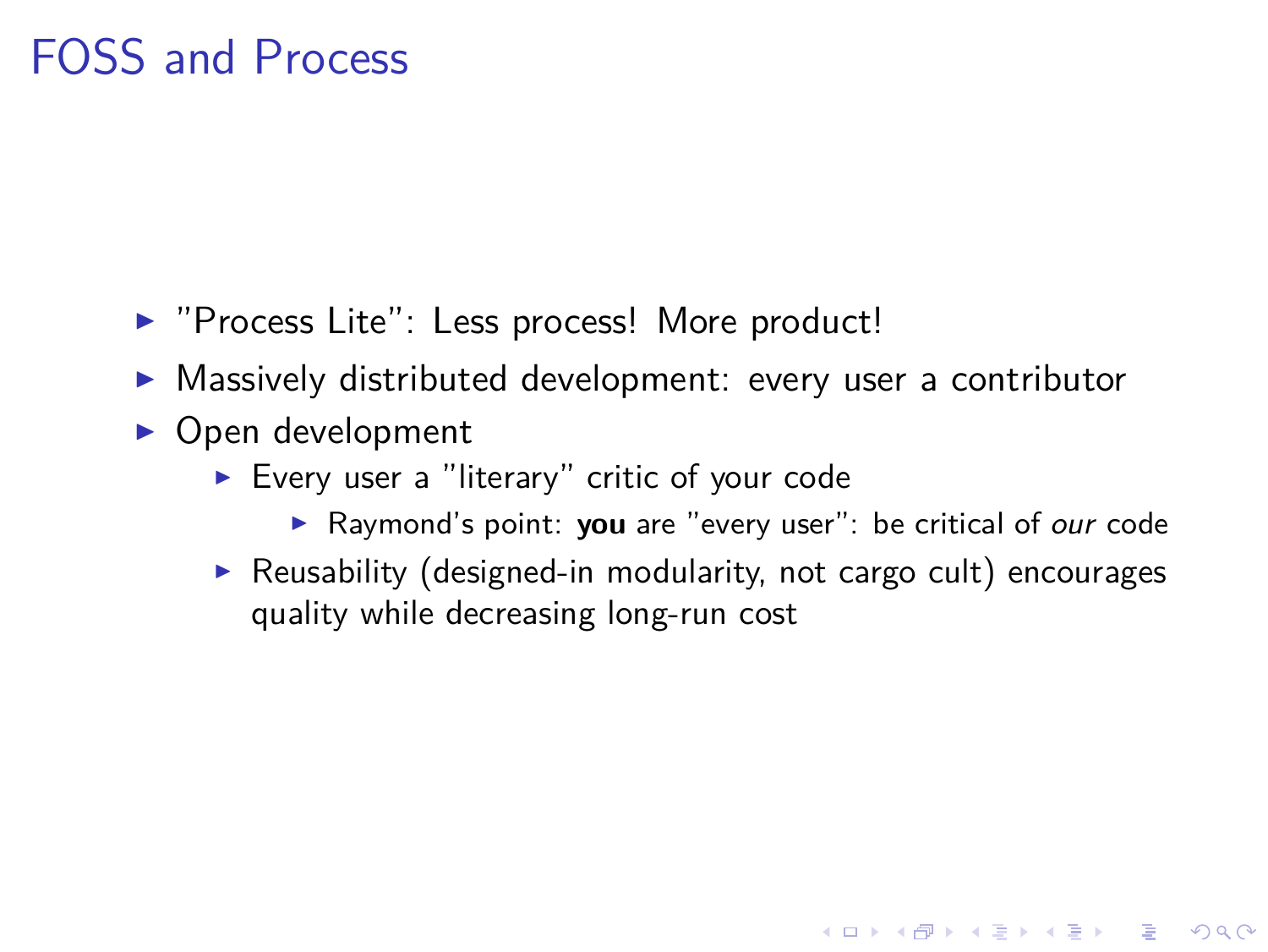# Elements of Pythonic Process: I

- ▶ BDFL
- ▶ PEPs
- ▶ Conscious automation (trackers, repos, review tools, Buildbot, "speed.python.org")
	- ▶ We've on our 4th repo move: CNRI CVS → SourceForge CVS  $\rightarrow$  SourceForge Subversion  $\rightarrow$  self-hosted Mercurial  $\rightarrow$  GitHub
- ▶ Channel discipline: c.l.py, python-dev, SIGs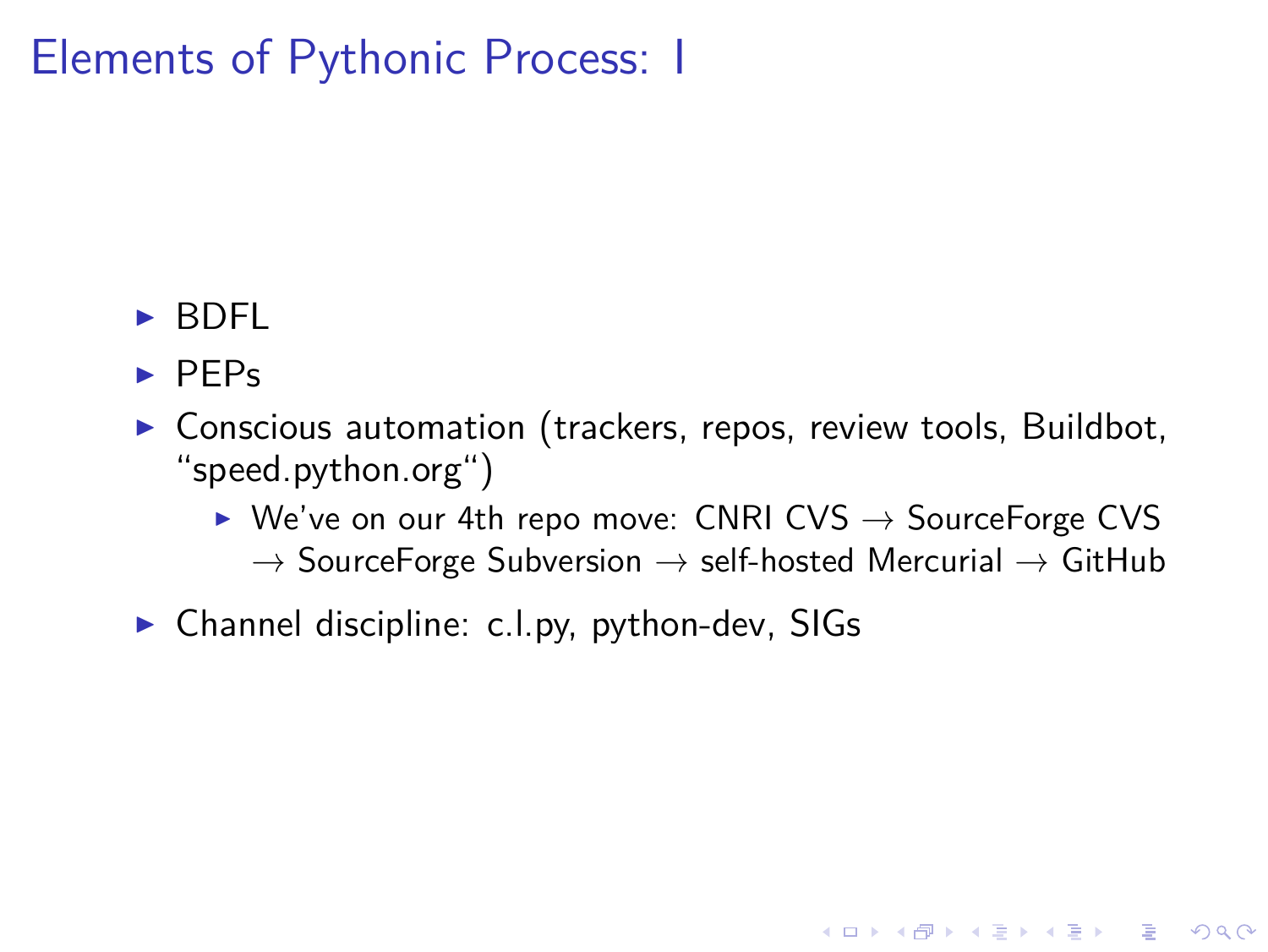### BDFL

- ▶ Guido van Rossum: Benevolent Dictator For Life
	- ▶ Arbiter of "Pythonicity"—syntax, APIs, coding style
	- ▶ Skilled delegator, attracts associates who know more than he does in specialized areas
- ▶ "Founders" with veto power are legion: RMS (many), Larry Wall (Perl), Yukihiko Matsumoto (Ruby), Theo de Raadt (OpenBSD), and of course Linus Torvalds; Brooksian "one architect"
	- ▶ But often they get tired, want to do something else
	- $\blacktriangleright$  Bequeath values (backward compatibility) and design (significant whitespace?!); discussion courtesy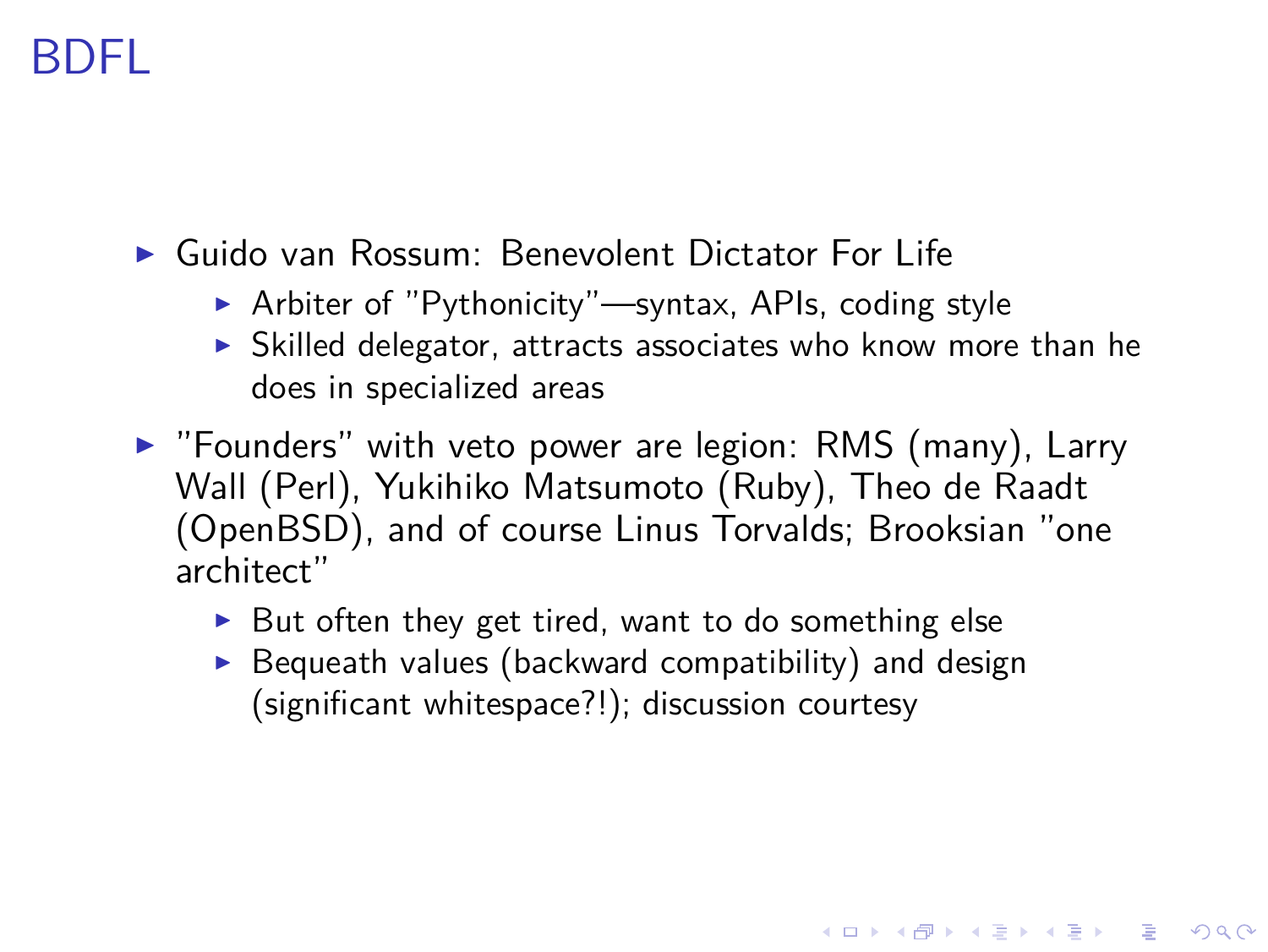Elements of Pythonic Process: II

- ▶ Delegation
	- ▶ Module "owners"
	- ▶ Benevolent Dictator for One PEP (BDF1P)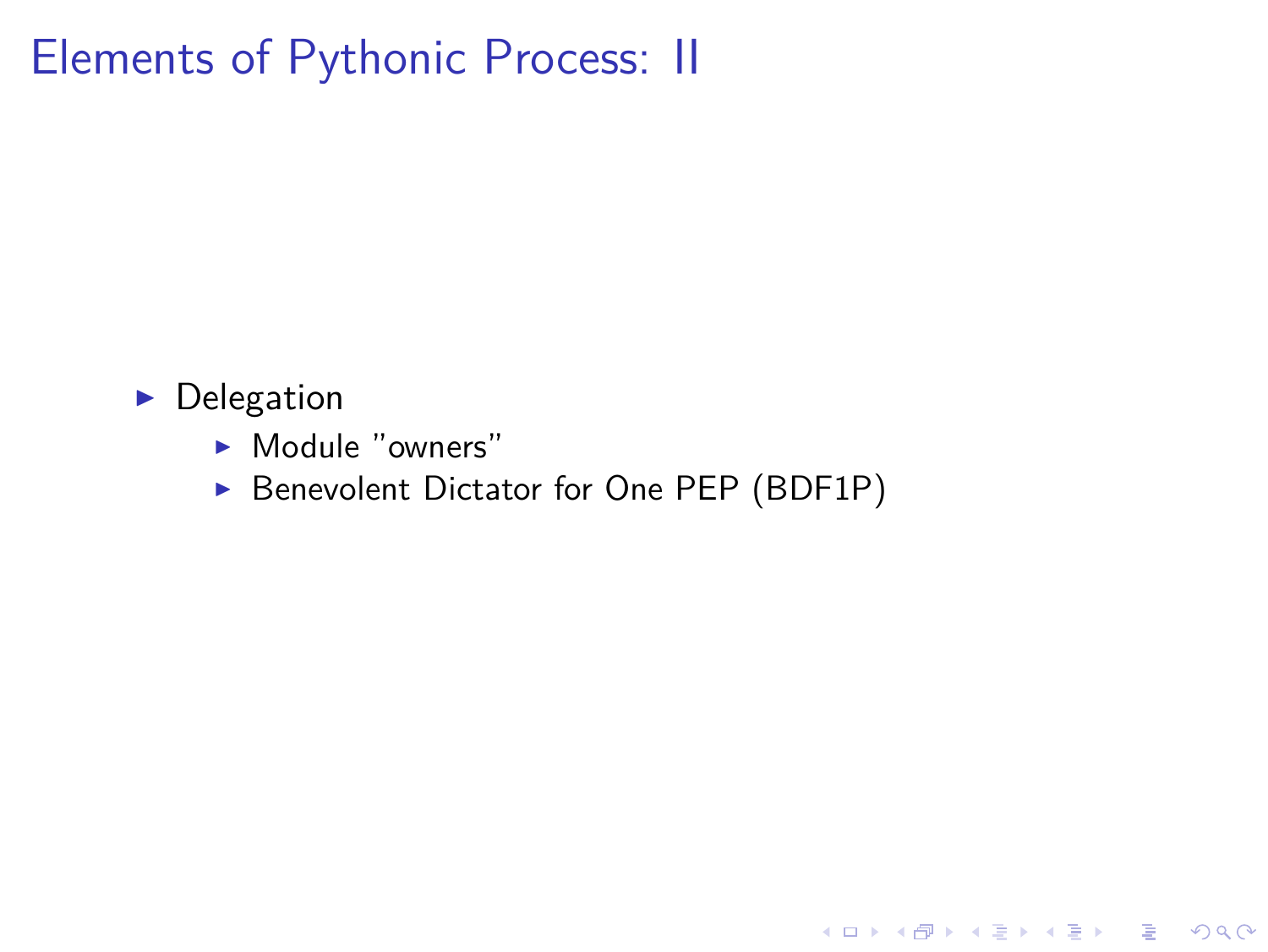# Delegation I: Owners

- ▶ The "lieutenant" model a la Linux
- $\blacktriangleright$  But area of responsiblity more self-contained than "subsystem": elementTree library (XML processing), the workhorse "timsort"
	- ▶ Raymond has several
	- ▶ Ownership is not absolute ("rolling consensus")
- ▶ Important: contribution of a whole module doesn't automatically make you an owner, it has to be negotiated.
	- ▶ Different from XEmacs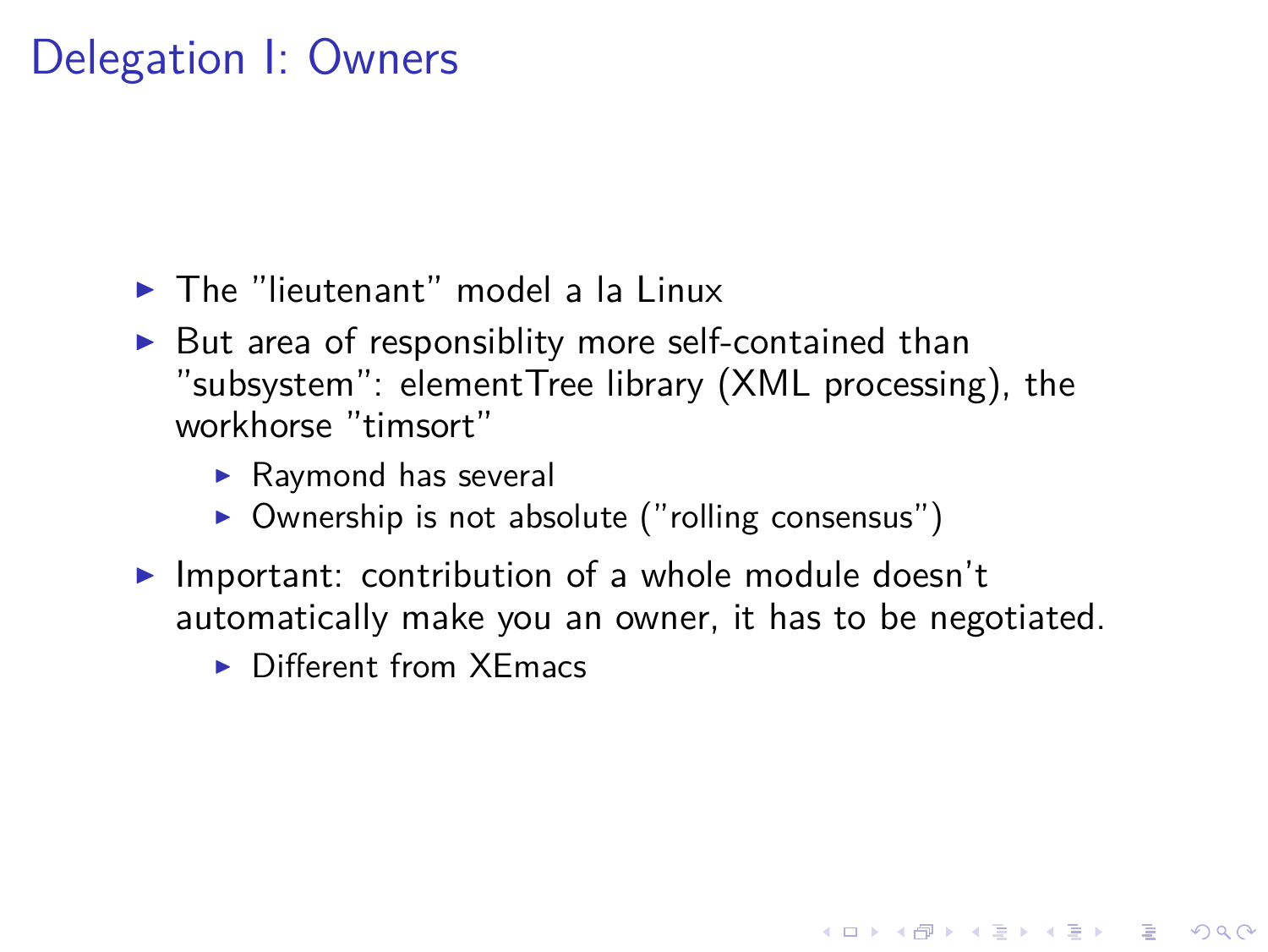# Delegation II: BDF1P

- ▶ Fairly recent **invention**
- ▶ Benevolent Dictator for One PEP (today "BDFL-delegate" is probably most commonly used term)
- ▶ Delegation is temporary
- ▶ Expertise relevant to a salient problem *today*—history of writing PEPs and BDF1P helpful but not required
- ▶ Broadens delegation to developers who aren't comfortable with the responsibility of "owning" something, and to aspects of the project which can't be "owned"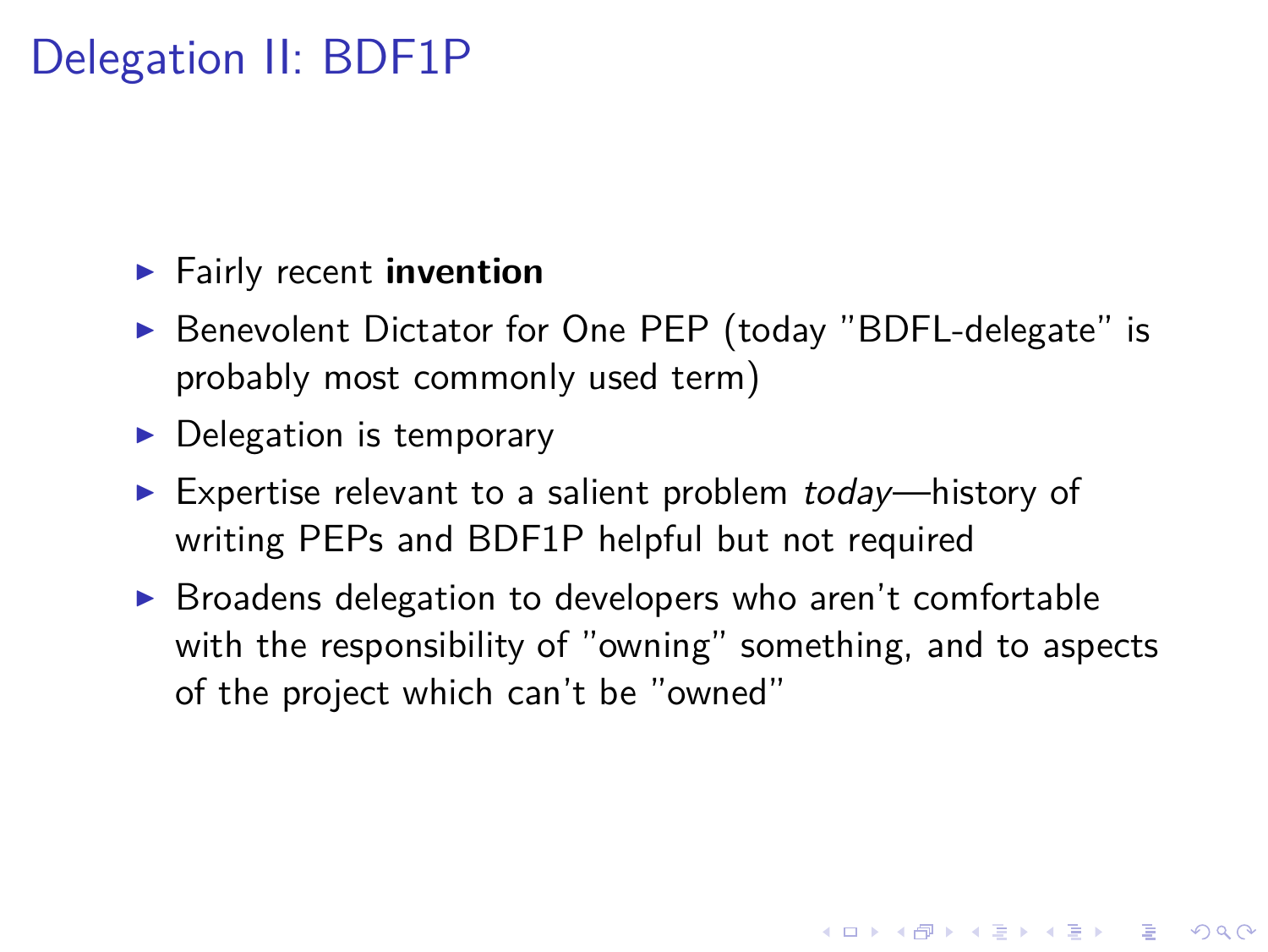- ▶ "The Zen of Python" by Tim Peters; aka python -m this
- ▶ A list of sayings that constitute a style guide for Pythonic *design* (PEP 8 explains the "standard" readability style)
- ▶ Personally, I *like* the Zen as a framework for program design, but that doesn't matter. What's important is that it makes Python readable and composable, because people tend to express themselves in the same way.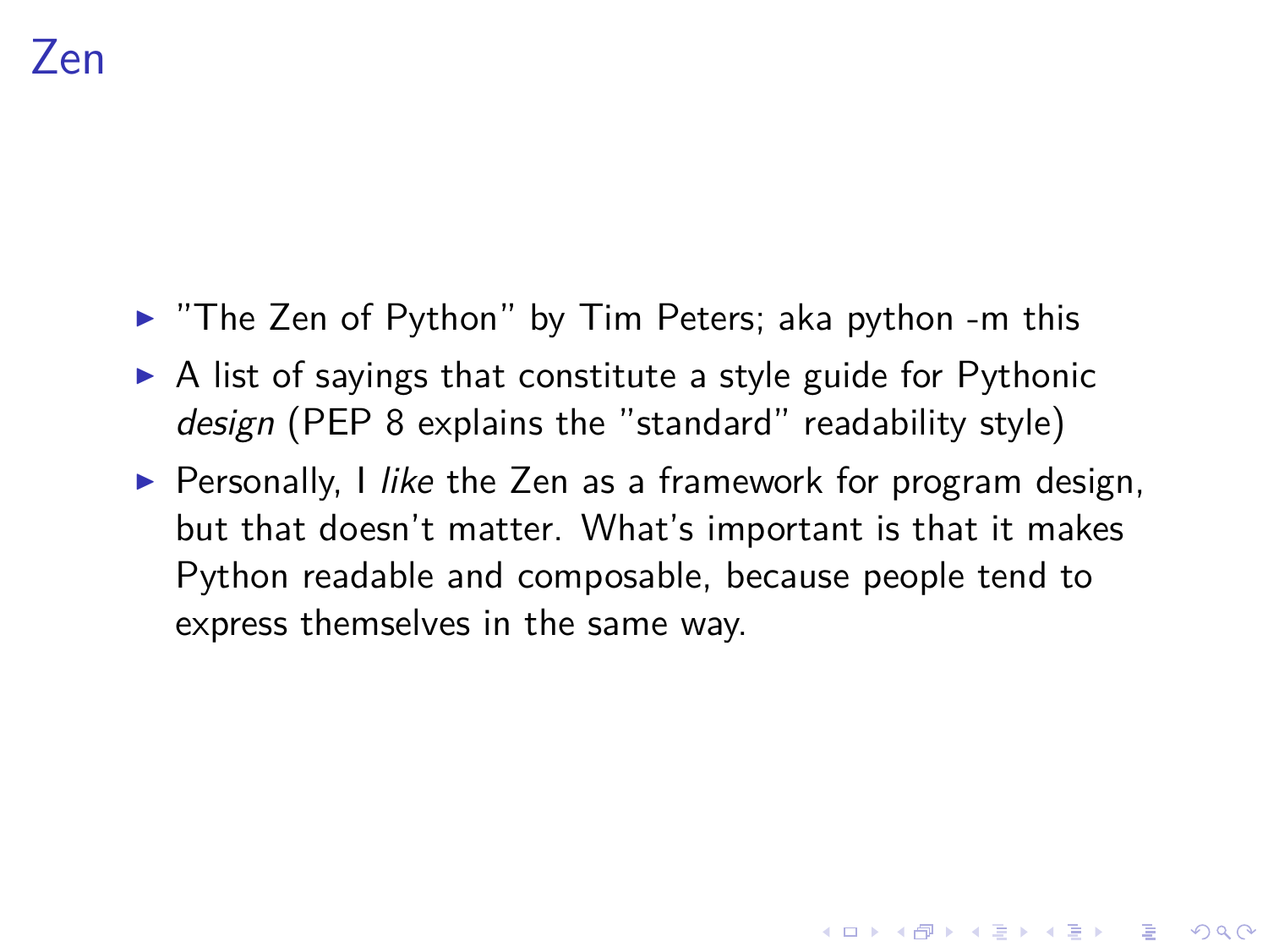# PEPs

- ▶ Python Enhancement Proposals: formal proposals of changes to the language or module additions to the standard library
	- ▶ many changes to the language (syntax) are PEP'ed; most evolutionary changes to the stdlib are not
- ▶ Like IETF RFCs; also Scheme SRFIs
- ▶ IETF-like acceptance criteria ("rough consensus and running code")
- ▶ Compact record of controversies, the arguments, and the outcomes
	- ▶ No presumption of acceptance; some "written for rejection"
- ▶ Acts as a brake, helps maintain backward compatibility, provides a point for discussion of migration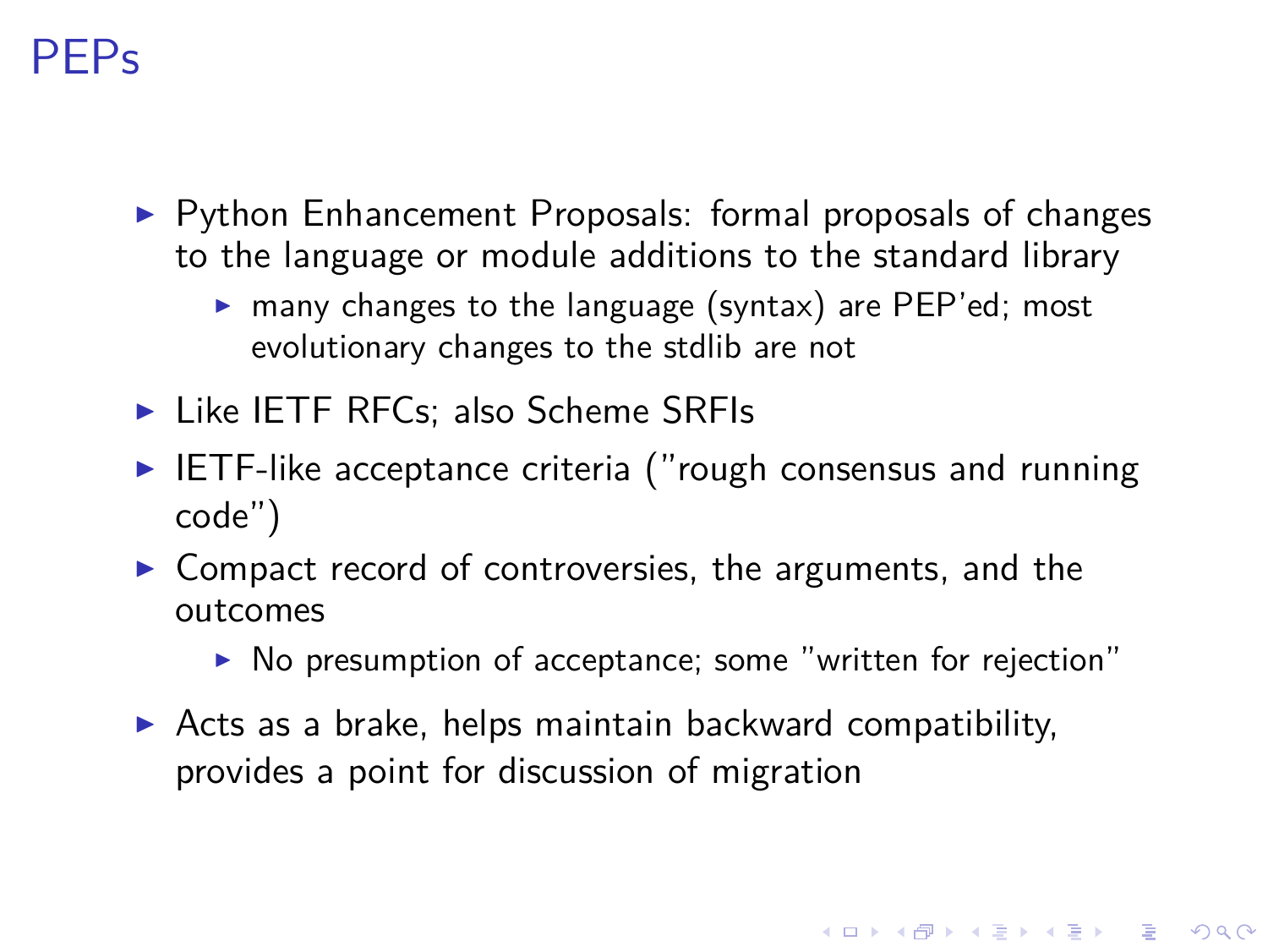# Conscious automation

- ▶ 2 PEP'ed VCS migrations, and a third upcoming (to git/GitHub)
- ▶ mailing lists (what about web forums?)
- ▶ issue trackers: most bugs and simple patches are handled here, rather than on the mailing list
- ▶ review tools (Reitveld)
- ▶ automated testing (buildbot)
- ▶ proposals for further automation (continuous integration)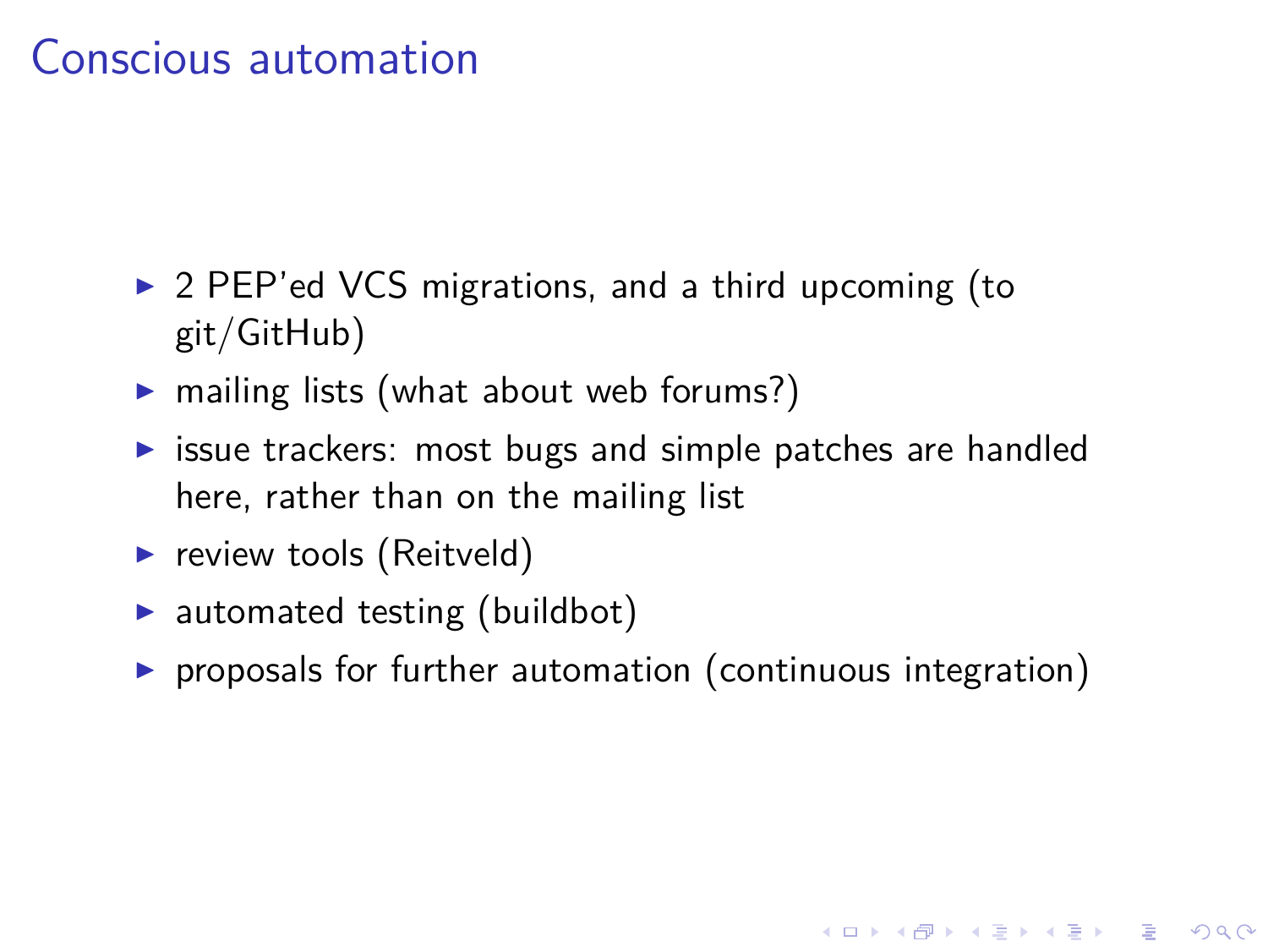# Channel discipline

- ▶ Courtesy is demanded and enforced gently but firmly; ostracism is very rare; appropriate channels:
	- 1. Python list (python-list@python.org, comp.lang.python)
	- 2. core-mentorship, python-tutor
	- 3. python-ideas, python-dev
	- 4. Issue-tracker and Rietveld
	- 5. SIGs: distutils, email, ...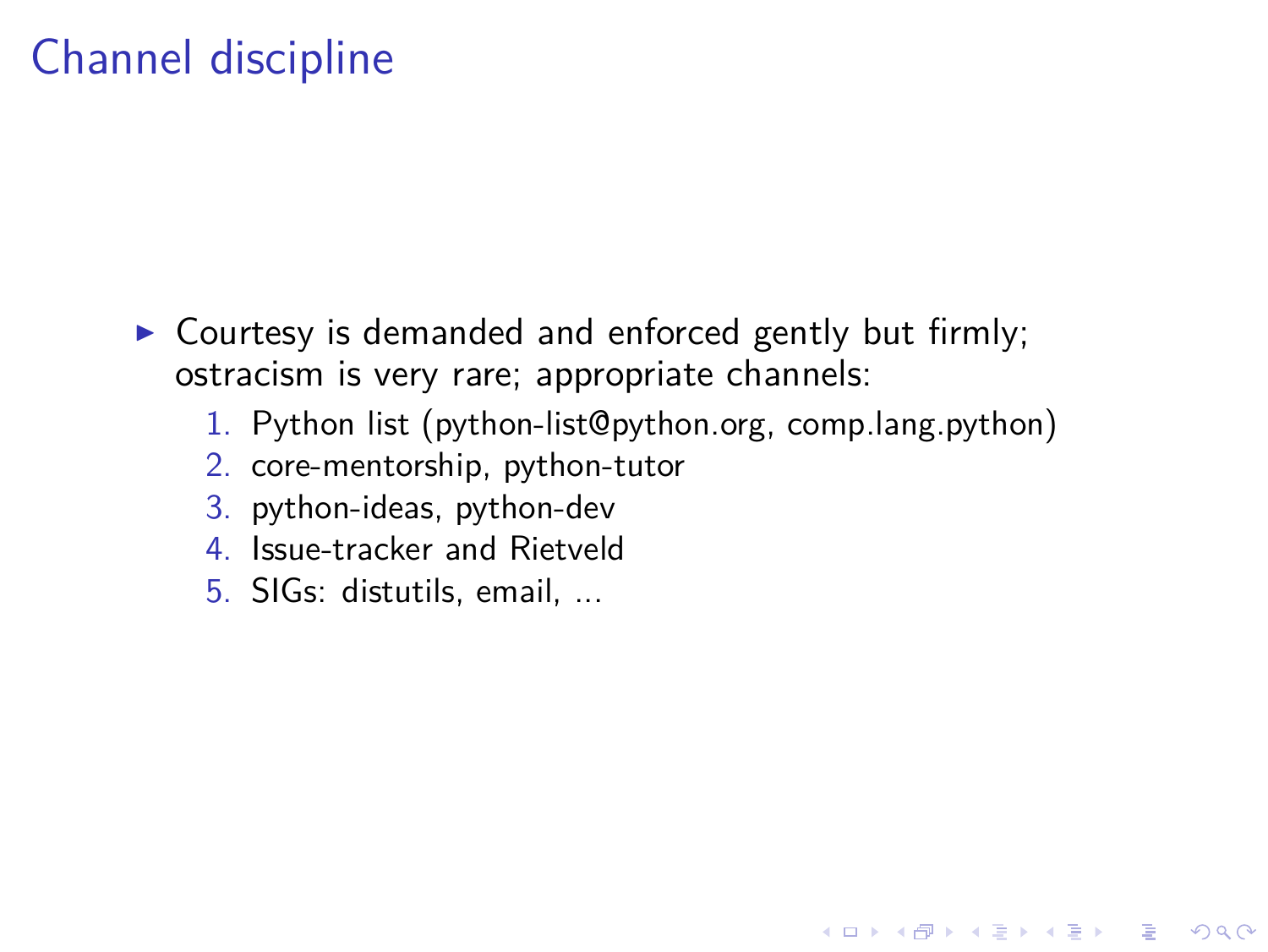#### Lessons

- ▶ Delegation frees leader time, strengthens associates' leadership skills
- ▶ Collaboration in a diverse dispersed community is hard. There is substantial dissatisfaction with the communication channels, but no consensus on how to improve the situation
	- $\blacktriangleright$  Python is a huge community (thousands of active posters)—YMMV on specifics
- ▶ For "platform" tools, emphasis on backward compatibility from early times is very important
	- $\triangleright$  GvR and others still recall the "Boolean" mini-fiasco with pain
	- ▶ Process automation, especially tests, helps a lot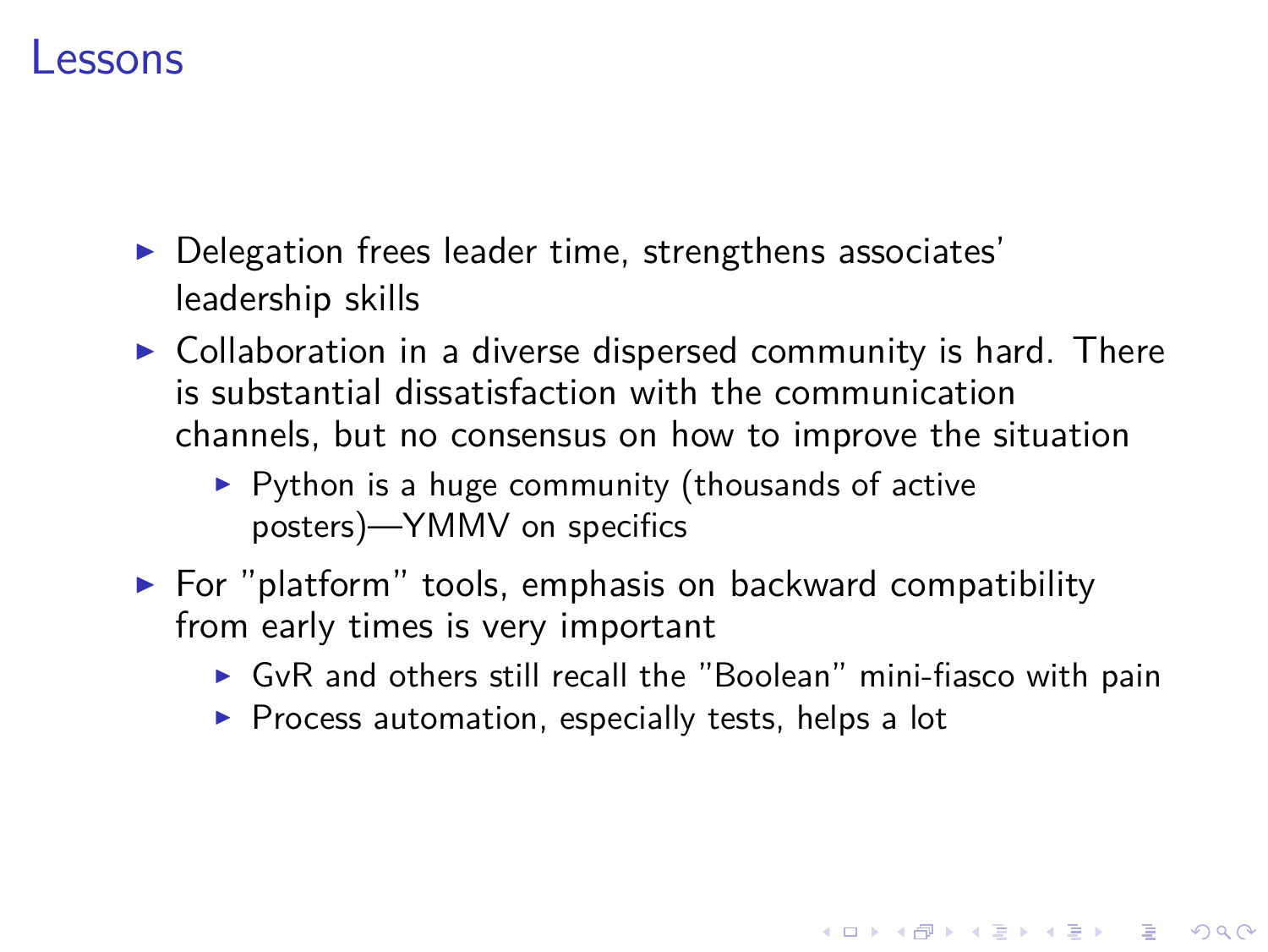### Where We Are Now: Dev Culture

- ▶ The consistent long-term *self-awareness* is **special**
- ▶ Current focus is on improving existing tools
- ▶ Mailing lists are *so* **1990s** (sprint on Mailman 3? please?)
- ▶ Inclusion of "traditional developer personalities" is pretty good
- ▶ CoC and "polite" communication prevalent and widely appreciated
	- ▶ Check out PyCon.CA's session chairs!!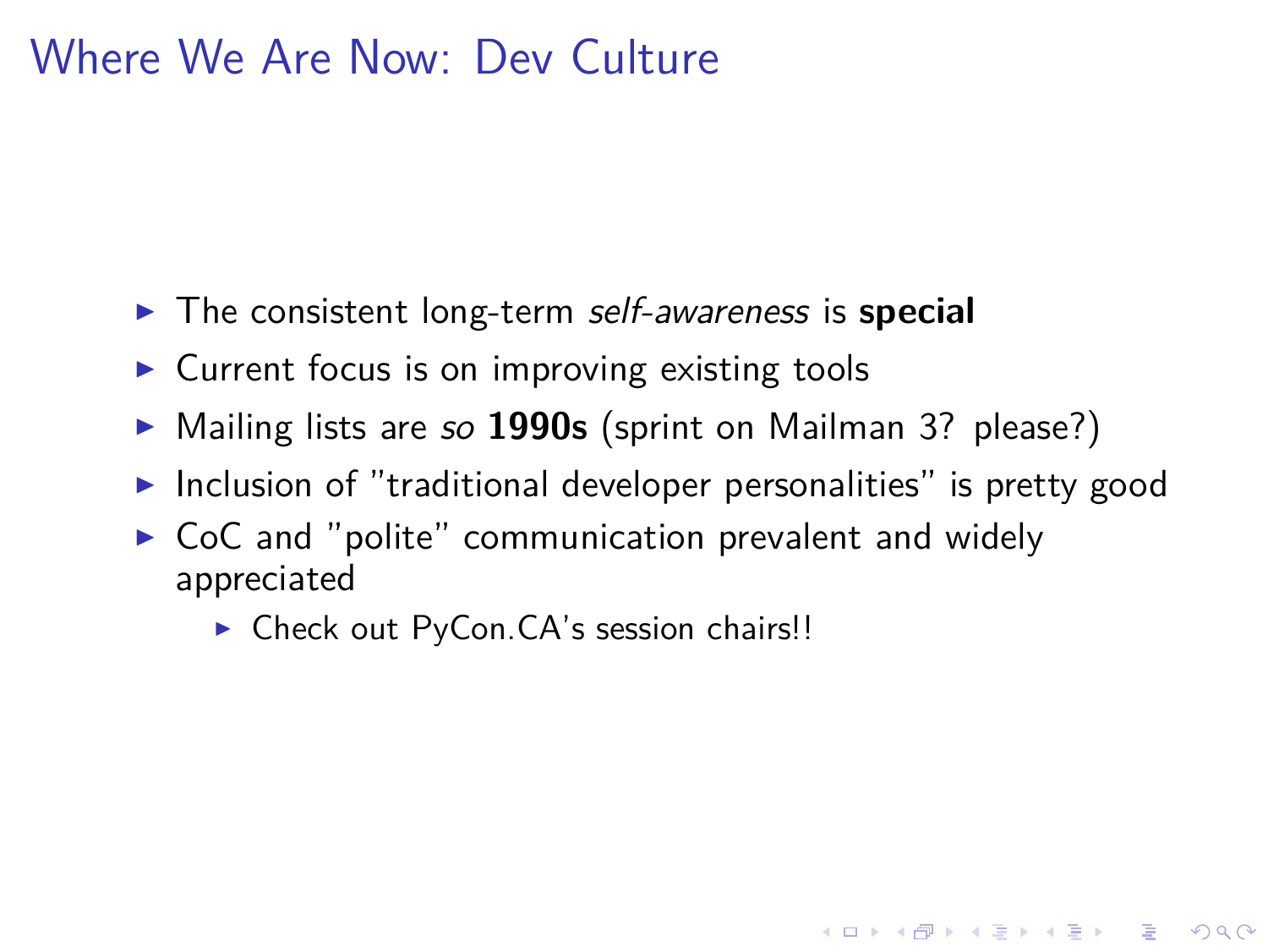#### Where We Are Now: Feature Complete?

- ▶ 16 new PEPs in 3.6—the delta is too big to disappear
	- ▶ If you went to Brett's talk yesterday, you know that Python 3.6 includes 16 new PEPs, and many features that don't require PEPs. The GIL still exists, the PEPs included in 3.6 are conservative and may get extensions—development of new Python features is not dead
	- ▶ But almost everything you might want to do in Python (*i.e.*, most anything you might want to do with a computer), you already can do, albeit at a performance cost.
	- ▶ Fixing the "can't do at all" and "can't do efficiently enough" issues is hard; *e.g.*, Larry Hastings says "you have to be **this tall** to sprint on GILectomy"
- ▶ So it's like getting a new drug approved:
	- ▶ must be backward compatible API-wise; must clear the improvement bar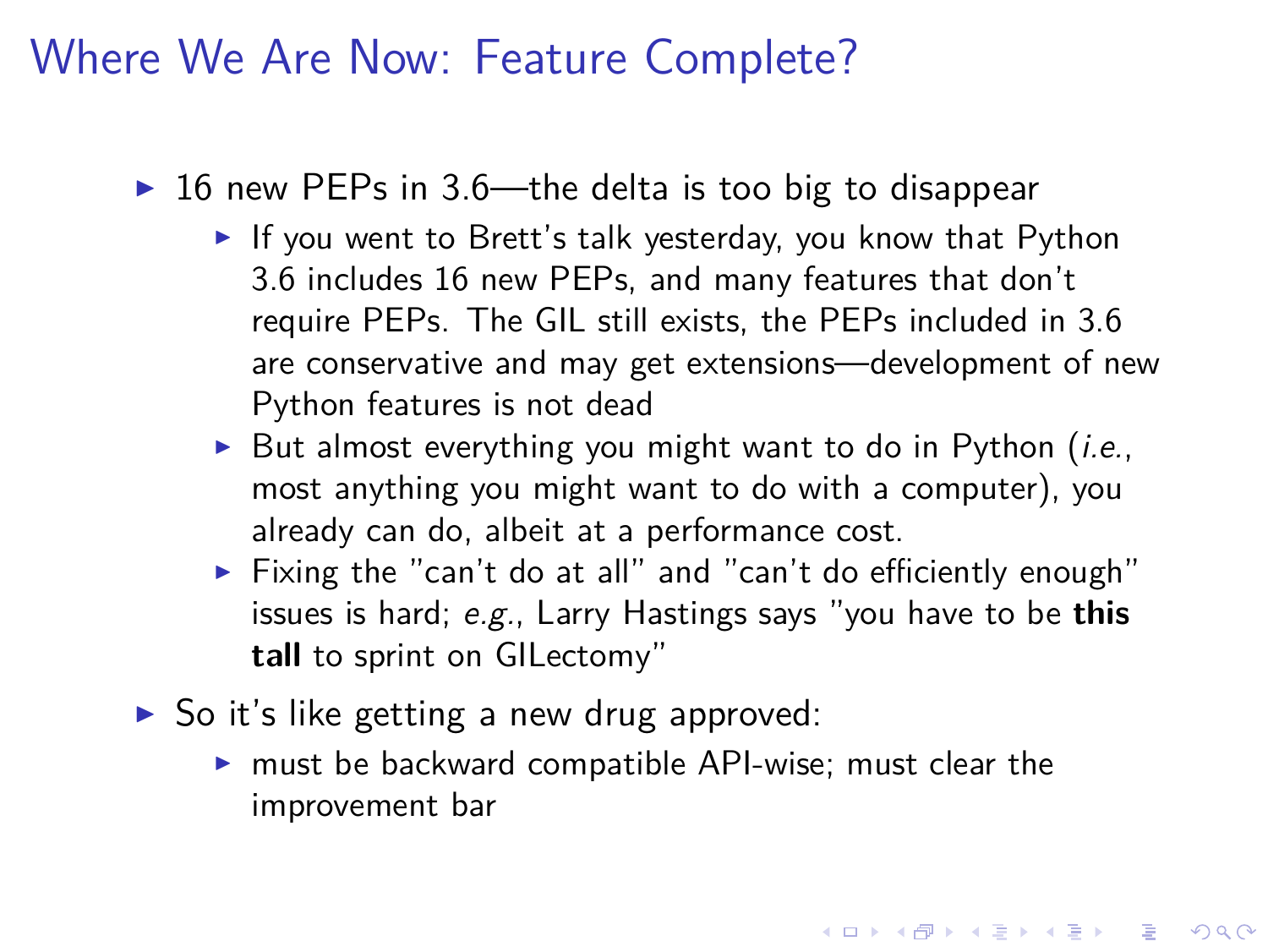# Attention to Community Building

- ▶ If it's hard to contribute code, what to do? Build community!
- ▶ Legal: Contributor Agreement, better licensing, PSF incorporation (long since done)
- ▶ PyCon (would happen anyway)
- ▶ core-mentorship—overcoming bureaucracy and different POV
- ▶ CoC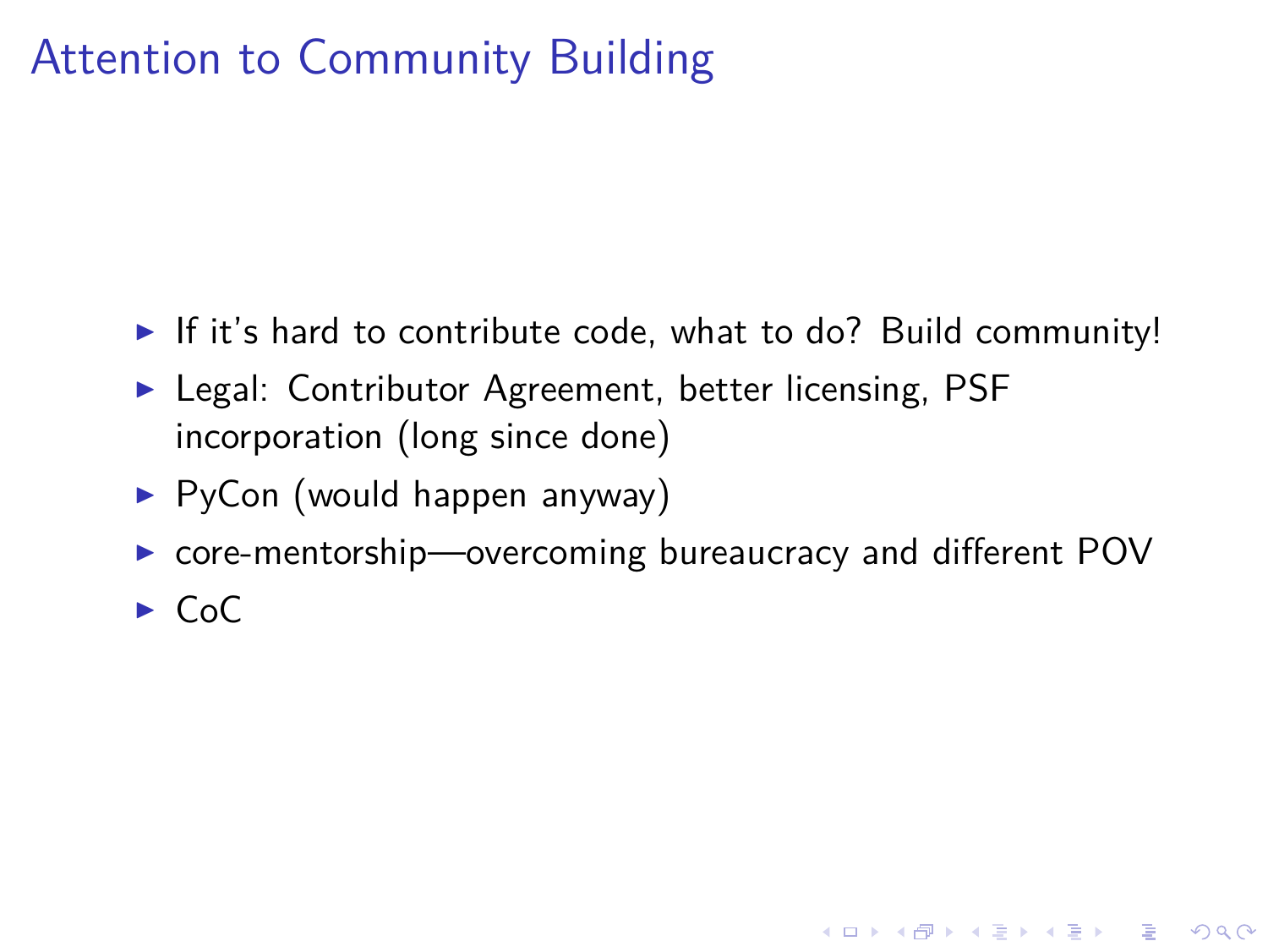#### Where We're Going I: Diversity

- ▶ Diversity is a value: Guido says so (several keynotes, etc)
	- ▶ Guido isn't going to push it organizationally; he prefers to mentor individuals
	- ▶ PyCon is already pretty good for gender balance, CoC complaints are way down (CoC enforcement was always low, though occasionally needed).
- ▶ Core dev is (considered by some to be) a disaster area
	- ▶ Eg, PyCon 2016 Language Summit: 80 participants, 2 women
	- ▶ Ethnicity, sexual orientation *may* be better represented, but no polls were taken
- ▶ Concrete plans: keep talking, core-mentorship
	- ▶ Aside from gender and LGBT: nationalities, age, ...
	- ▶ There's interest, but if you don't already know core folks to talk to about it, feel free to send ideas, anecdotes (anonymized, please), rants (anonymized, please), etc to me
- ▶ Random ideas: yesterday I grabbed James Powell because I think I know some people who might sponsor a PyData in Japan, and got an education on how these conferences can improve inclusiveness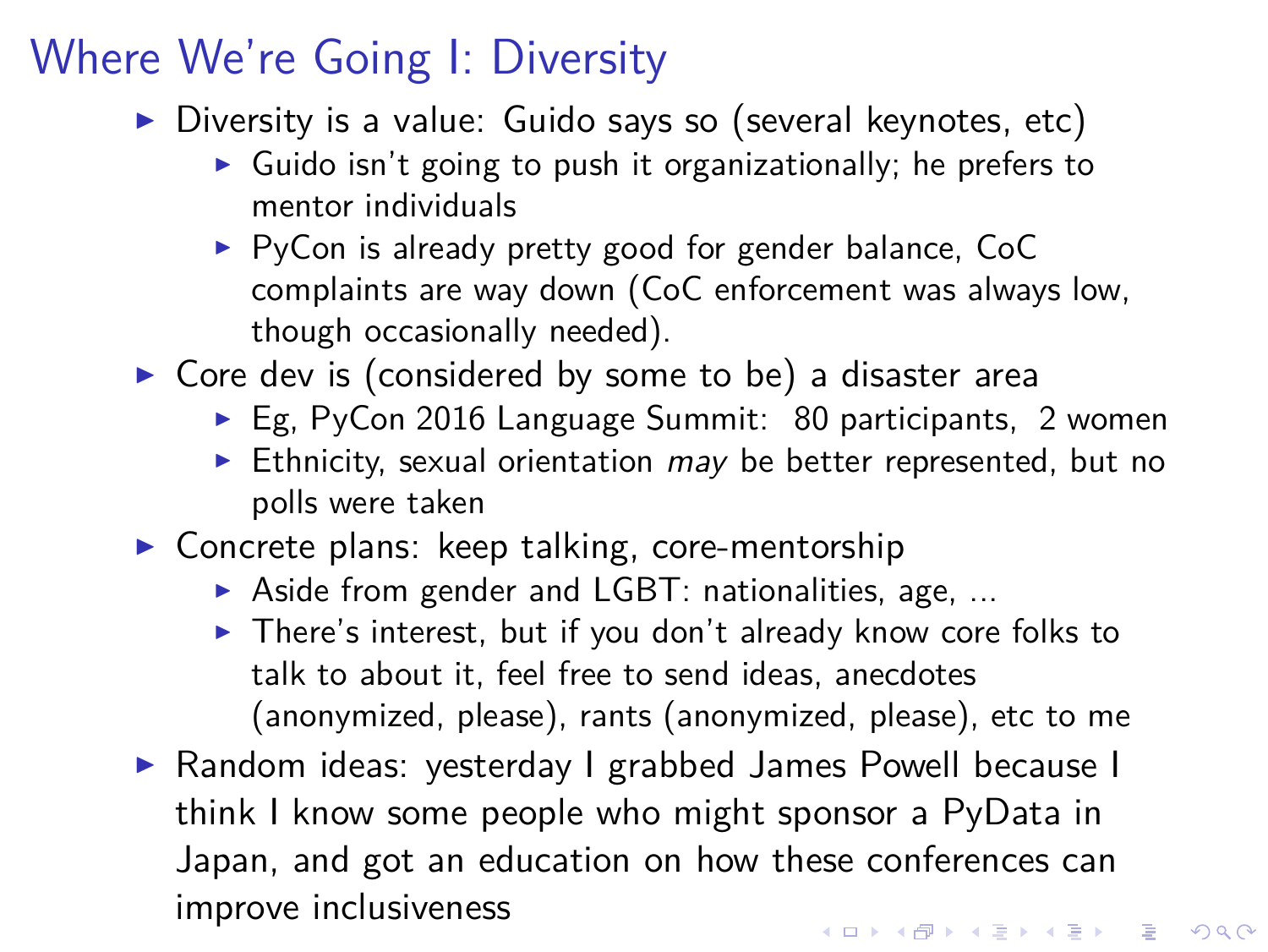# Where We're Going II: Overload

- ▶ Raymond mentioned this; nothing we can do technically will fix it—a finite set of developers can't scale
- ▶ Over the last couple of years a couple of core developers have actually unsubscribed from python-ideas and even python-dev
	- ▶ traffic has exploded
	- ▶ non-experts post a lot to highly technical discussions, frustrating people who are very busy but must contribute to a high priority issue (eg, security)
- ▶ Closed lists aren't really a solution—even the Language Summit (venue limitations) has been opened up to lurkers with Jake Edge's articles on LWN.net: https://lwn.net/Articles/688969/
- ▶ Technologies such as Discourse and github issues are being considered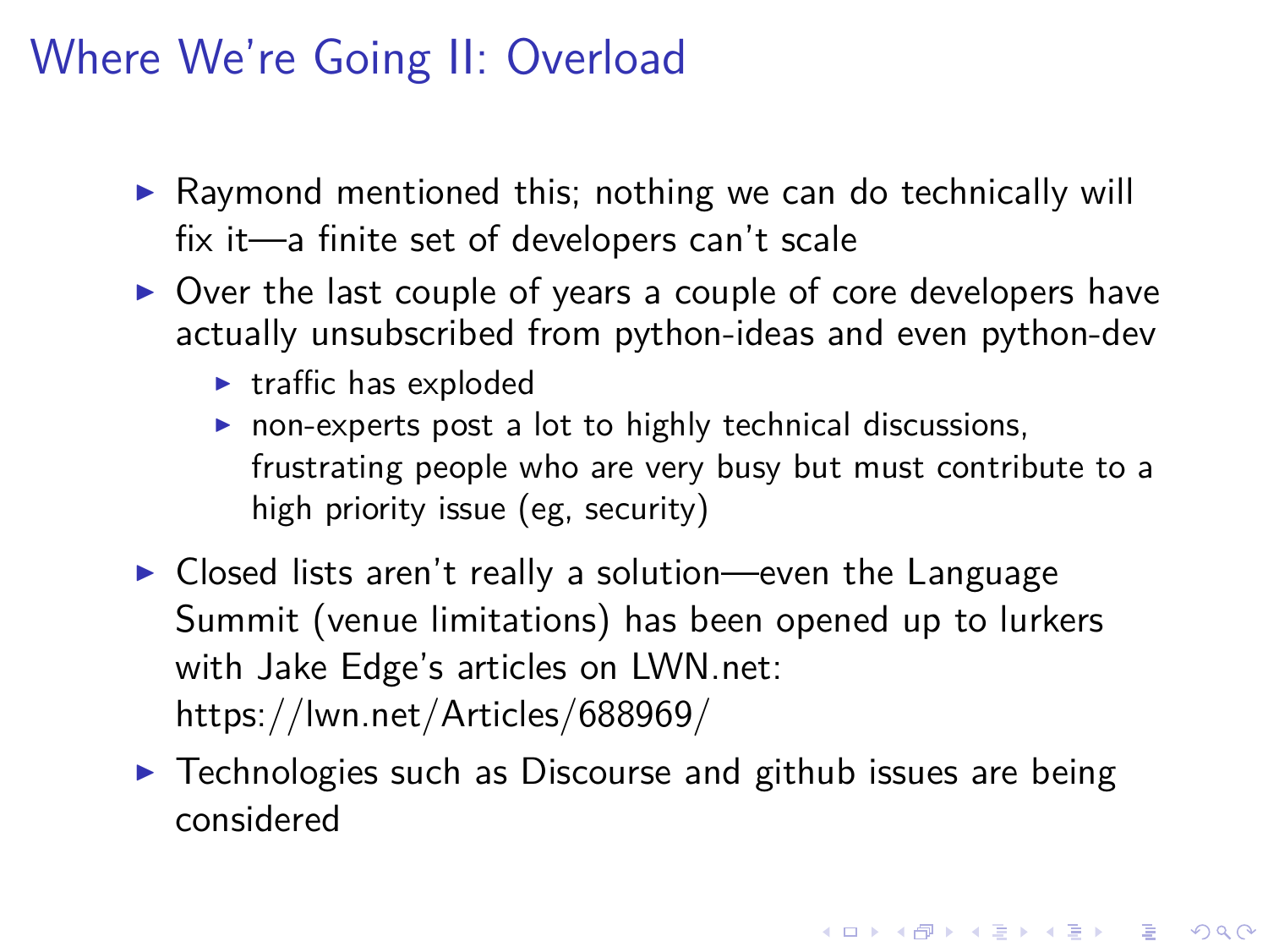# Where We're Going III: Financing FOSS

- ▶ Warning: **not limited to Python**
- ▶ Several Python community senior developer have been tweeting about financing FOSS lately; it's not just the traditional whining
- ▶ Some major companies have a standing policy of giving developers some paid time for FOSS contributions (not necessarily related to the day job), but covers a small minority of developers
- ▶ Community-run FOSS projects are becoming more sophisticated, using automated testing and continuous integration; popular projects may need CDNs for distribution; administrative expenses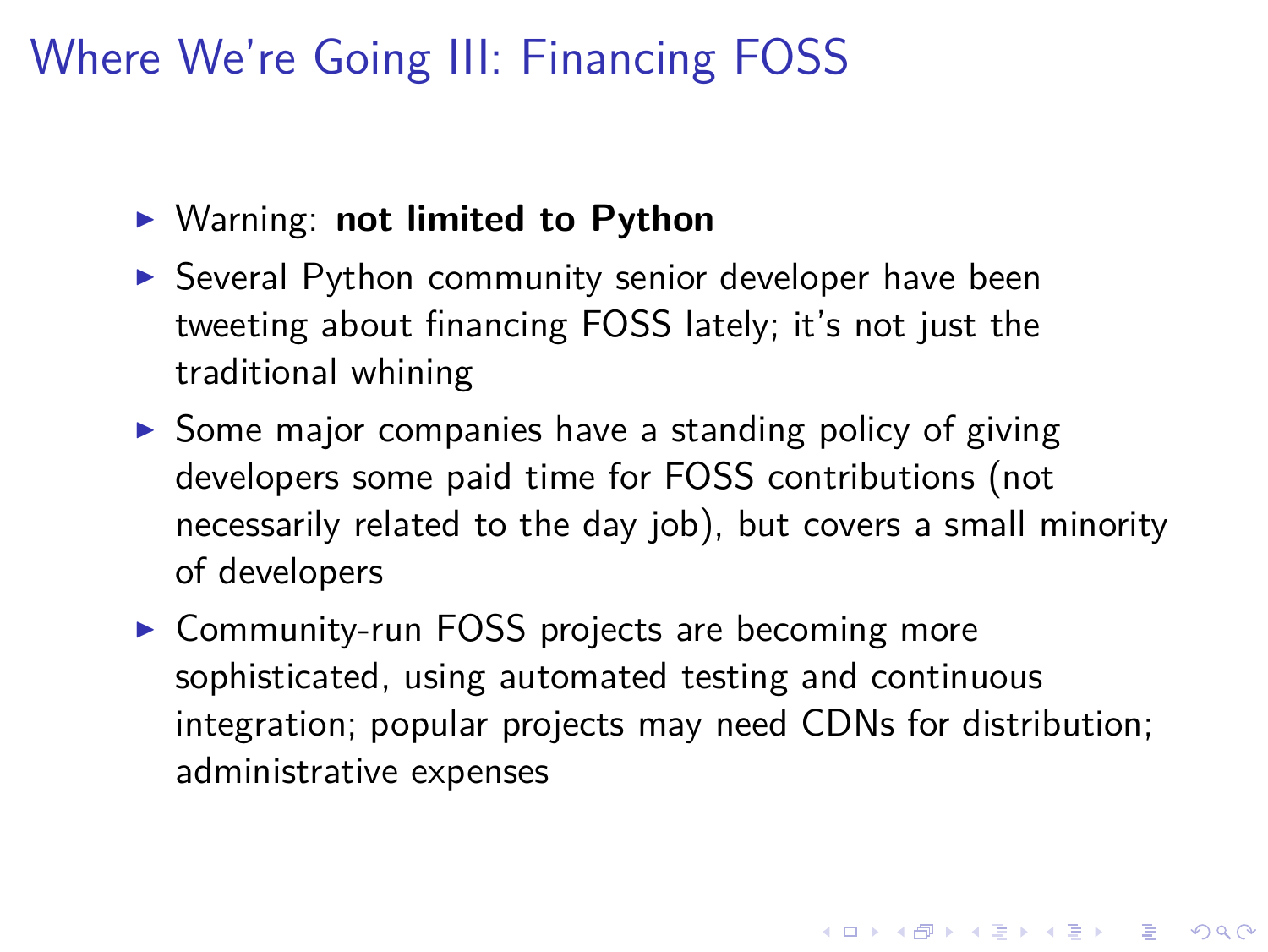Python 3

▶ Not really in scope today, but feel free to ask me out-of-band